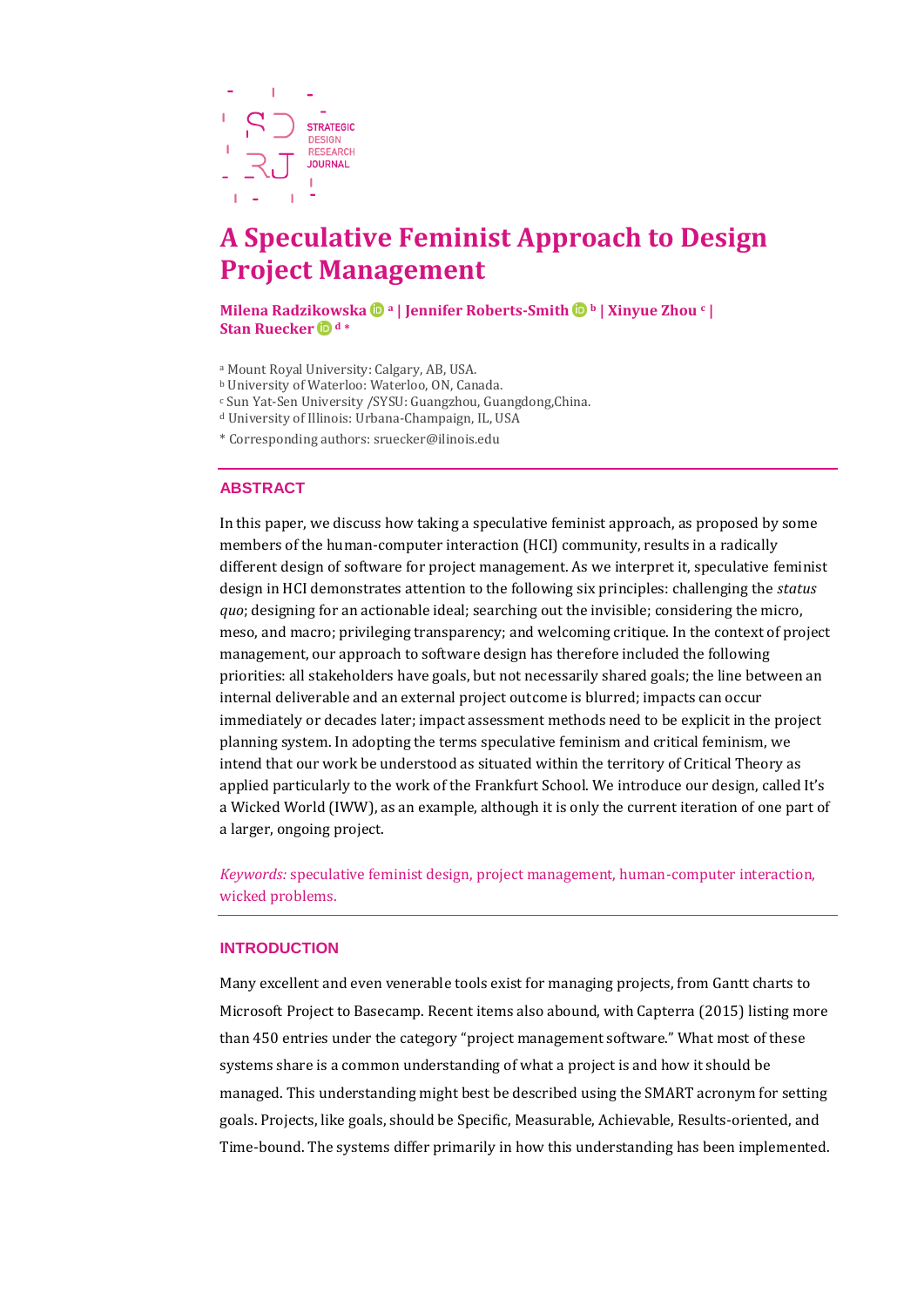Radzikowska, M., Roberts-Smith, J., Zhou, X. and Ruecker, S. (2019). A Speculative Feminist Approach to Design Project Management. Strategic Design Research Journal, volume 12, number 01, January - April 2019. 94-113. Doi: 10.4013/sdrj.2019.121.07

In this paper, we discuss the design of a somewhat new category of software for project management, intended to deal with projects that meet none of the SMART criteria, with the possible exception of results-orientation. We are essentially talking about projects that are attempting to deal directly with what Rittel and Webber (1973) called "wicked problems," which include the following characteristics: no definitive formulation (i.e. not specific), no definitive test (i.e. not measurable), every problem is a symptom of a problem at a higher level (i.e. not achievable), no stopping rules (i.e. not time-bound).

In addition, we employed a simple but radical rule of thumb: everything in the system should privilege a feminist design approach that is both intersectional<sup>1</sup> and speculative. Feminist design in computing, as defined by Bardzell and Bardzell (2016), "refers to IT design practices that are substantially informed by feminist thought and activism." This definition emerged out of the authors' work in gender human–computer interaction (HCI), feminist HCI, and critical design. We highlight the "intersectional" nature of our work since we support the position that oppression and discrimination simultaneously intersect and are experienced uniquely by those who do not identify with the dominant group's social, biological, and cultural norms (patriarchy, capitalism, and white supremacy). Thus, we commit to acknowledging and welcoming the differences among the situated perspectives of all participants, and to working well together, without eliding those differences. We also attempt to reflect the values of speculative design, while acknowledging Luiza Prado de O. Martins's (2014) criticism of its current practice and introduction of the idea of a "feminist speculative design": "a strategic approach to addressing issues of systemic gender violence and discrimination within speculative and critical design practices" (2014). We support Prado de O. Martins's engagement of Critical Theory as a useful model for how we can think about the things we are making and the things that have been made. Specifically, Critical Theory as practiced by the Frankfurt School requires us to engage in self-critique, especially with regard to the implicit and explicit power structures inherent in both our design practices and our design products. This is essential because we understand the design of an artefact or process to be, in and of itself, a way to formulate an argument about designing similar processes or artefacts. The explanation proposed by Galey and Ruecker (2011) is that design engages in both interpretation and making, and hence "can contribute to a theoretical framework for new questions facing humanists" (406). Similar to this idea, J. Bardzell (2014) argues that a design can function as a form of research. He builds on work in aesthetic cognitivism, and asserts that design, in its ability to tell us something about reality, contributes to human knowledge. We fully support Galey and Ruecker's and Bardzell's positions, and welcome the opportunity to interrogate designed artefacts at their macro,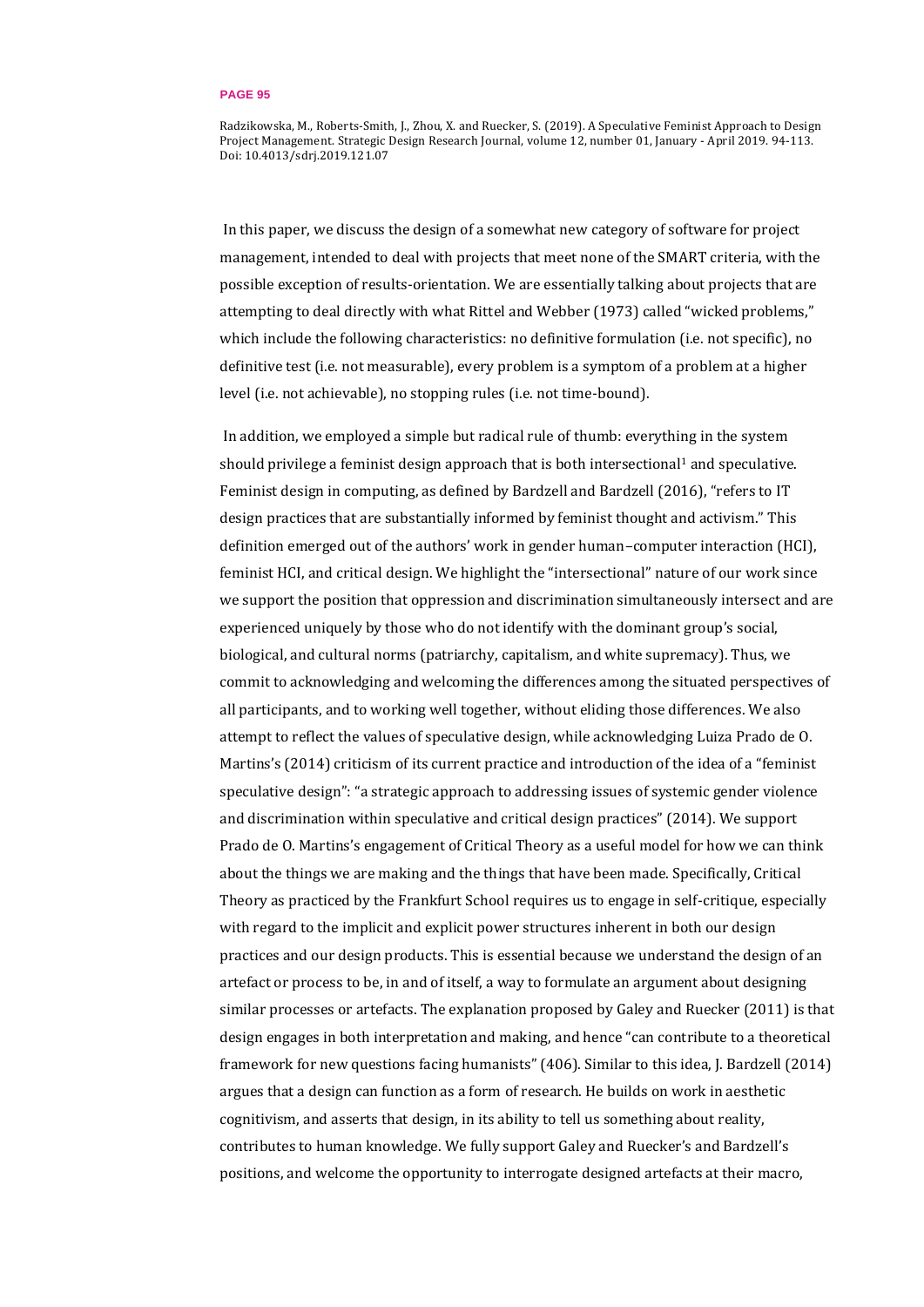Radzikowska, M., Roberts-Smith, J., Zhou, X. and Ruecker, S. (2019). A Speculative Feminist Approach to Design Project Management. Strategic Design Research Journal, volume 12, number 01, January - April 2019. 94-113. Doi: 10.4013/sdrj.2019.121.07

meta, and micro levels. Such interrogation of an artefact would consider its existence as both a collection of multiple, designed parts, and a totality that is something far more complex than the additive nature of its individual components. It would also consider the inherently context-dependent nature of design.

Within the context of this larger approach, we introduce the design of a project management tool called It's a Wicked World (IWW). The IWW design, discussed in more detail later, consists of four primary parts: stakeholders, goals, deliverables, and strategies for assessment. Each part is strongly connected with the others, so that stakeholders are defined as individuals, emergent groups, and organizations that have goals for the projects. Goals, in turn, only exist in the sense that they produce deliverables, and deliverables are only valid if they are associated with one or more strategies for assessment.

There are also interconnections between elements within each part of the system. An individual stakeholder, for example, might be part of an emergent group or an organization. A particular goal will sometimes be part of a larger goal, and any given goal will often be shared among multiple stakeholders. Deliverables may be similarly nested and cross-listed, so that one deliverable might meet more than one goal. Strategies for assessment are similarly not mutually exclusive, and in fact it is a desirable feature of an assessment that it provides insight into the quality of more than one deliverable at a time.

## **1. CONTEXT**

In discussing the history of HCI, Harrison *et al*. (2007) describe two major intellectual waves that have formed the field. While first-wave HCI emerged from engineering and focused on the machine, the second wave stemmed from cognitive science and focused on the user. During the second wave, formal methods and systematic testing made way for qualitative approaches (such as participatory design, contextual inquiries, and others) (Bødker, 2006). Bødker and others have suggested a third wave for HCI that attempts to consider a more complex view of the human life, including issues of culture, emotion, and life experience. Focus is on the "non-work, non-purposeful, non-rational" (1–2). The role of technology in issues of social justice – health, the environment, international development, and the experiences of marginalized communities – is beginning to be examined (Dimond 2012). Technologies, such as ubiquitous computing, visualization, affective and educational technology; and approaches, such as embodiment, situated meaning, values, and social issues, with prior poor fit in the second-wave, now find home in the third-wave: "all action,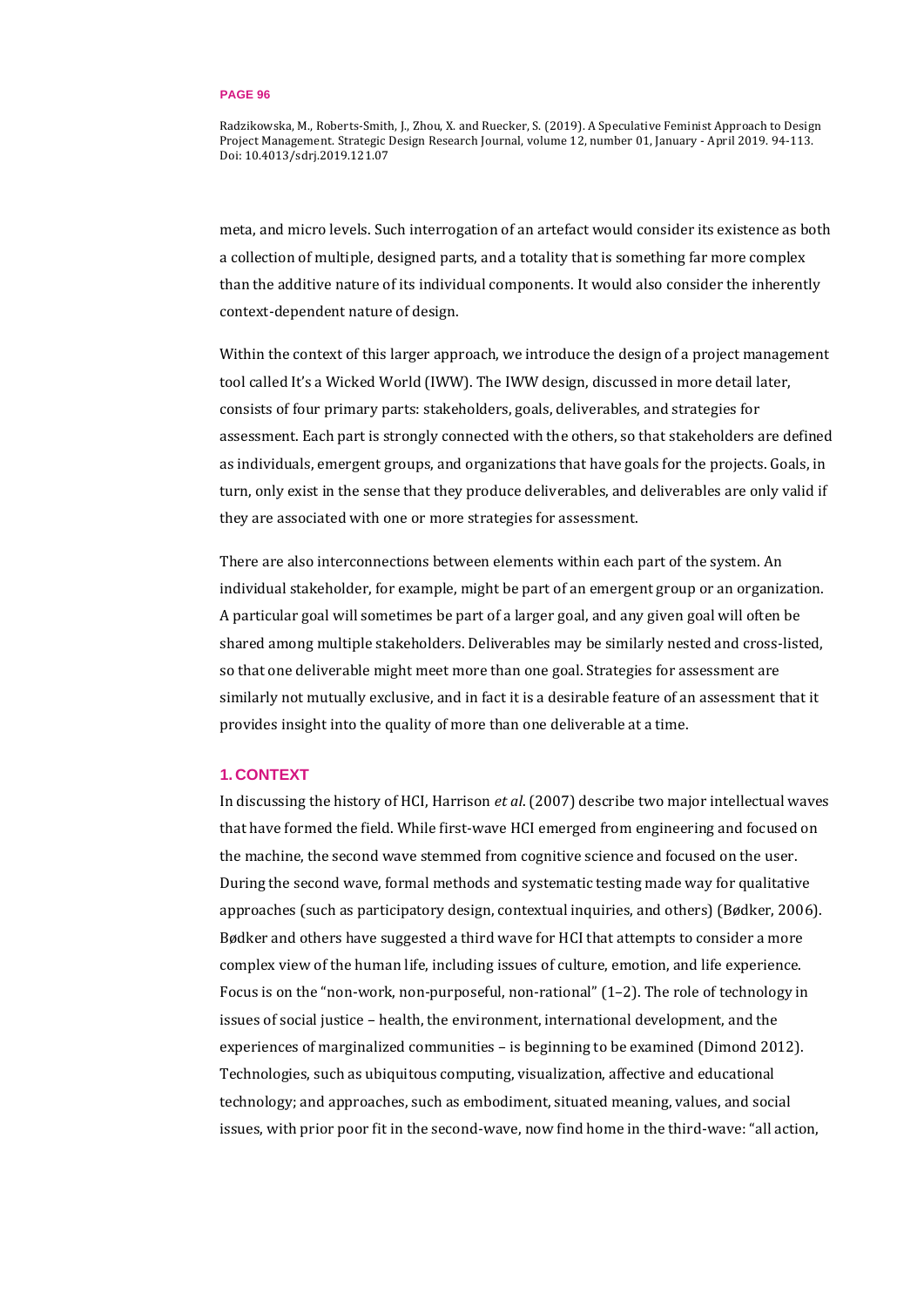Radzikowska, M., Roberts-Smith, J., Zhou, X. and Ruecker, S. (2019). A Speculative Feminist Approach to Design Project Management. Strategic Design Research Journal, volume 12, number 01, January - April 2019. 94-113. Doi: 10.4013/sdrj.2019.121.07

interaction, and knowledge is seen as embodied in situated human actors" (Harrison, Tatar and Sengers, 2007).

Third-wave HCI recognizes that we no longer design single, monolithic systems, but technology that must be seen and used in relation to many other devices, applications, and systems and within a recognition of the complexity of work-life—technology, applications, and systems traverse out of home spaces and into work spaces, and vice versa (Bødker, 2006). Considerations of context(s) have become more complex as the ways that we crossintegrate technology into our lives has gained ubiquity. Discussions of emotion in HCI are not new (c.f. Norman, 2003) and were present in the second-wave; however, those discussions have expanded to include considerations of social and cultural interactions (Bødker, 2006). Participants are encouraged to engage in the design process (that is not a new approach) as "whole" individuals, not just in the singular roles most closely related to the design's objectives. Questions remain about how best to engage with marginalized individuals in the design process, not just those who are easy to access (and who, often, already hold substantial representation in HCI projects.)

In the last decade, HCI has witnessed a call for the integration of a feminist agenda into interaction design research and practice (Bardzell, "Feminist HCI", 2010). One reason may be, as noted by Hooks (1997), that feminist theory is traditionally characterized by its interdisciplinarity: "its transgression of the usual subject divides (e.g. literary, historical, philosophical, psychological, anthropological, and sociological)" (4). Blythe *et al*. (2008), in an analogous way, call HCI a "magpie discipline", because of its tendency to appropriate cognitive psychology, sociology, or engineering methods into its practice (183–184). Blythe *et al*. also challenge us to consider perspectives from Critical Theory in our HCI work, in addition to more traditional concerns of usability and efficiency, which they deem "no longer sufficient scopes of inquiry" (183). Muller (2011) offers that, in HCI, feminism has challenged our notions of scientific accuracy and social justice, helped us to think about how to hear ''the voice of the user,'' and contributed to innovations in qualitative research and analysis (447– 449). Muller adds that feminist ideas have helped us to "re-orient our thinking away from an authority-given set of objectives, to a more polyvocal way to describe needs and goals" (448). The term polyvocal refers to the consideration of multiple perspectives while, specifically, adding volume to those diverse voices that are typically silenced.

At the same time, however, HCI work that appears to embody feminist principles, has shown a reluctance to explicitly engage with feminism, or possesses a complex and ambivalent attitude towards issues of gender (gender is either considered irrelevant to HCI, its relevance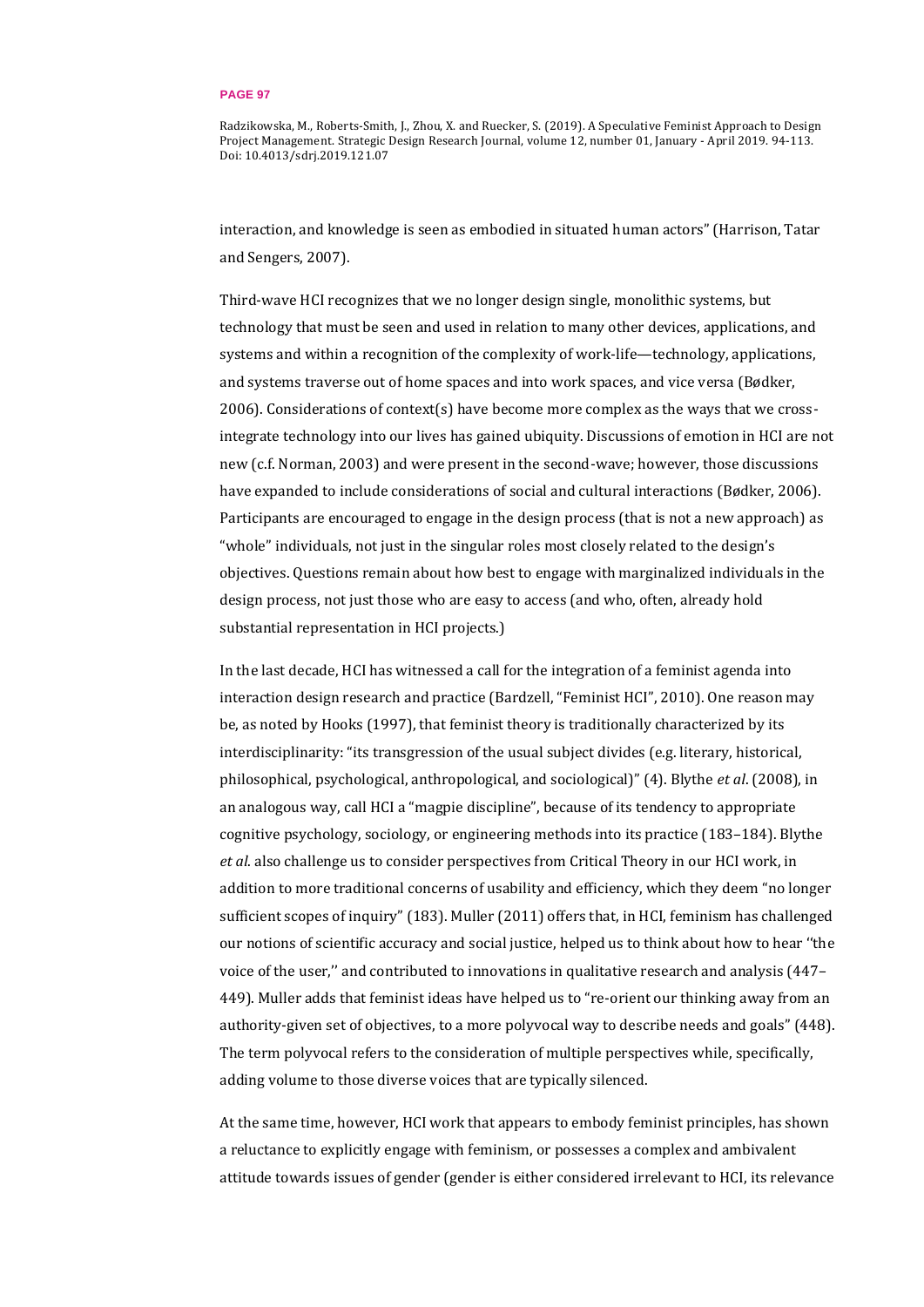Radzikowska, M., Roberts-Smith, J., Zhou, X. and Ruecker, S. (2019). A Speculative Feminist Approach to Design Project Management. Strategic Design Research Journal, volume 12, number 01, January - April 2019. 94-113. Doi: 10.4013/sdrj.2019.121.07

is overlooked, or it is considered with hostility due to the belief that women are lesser creatures) (Bardzell and Churchill, 2011). Rode (2011) theorizes that the ignoring of gender may be neither sloppiness on the part of the researchers, nor a failure to take a theoretical stance on the subject. It may, in fact, be an expression of Liberal Feminism and an intentional denial of gender differences. Through the lens of Liberal Feminism, gender does not matter in general, thus should not matter in HCI. Our work adopts an intersectional approach to feminism, in which gender is an essential component.

The work of Jeffrey and Shaowen Bardzell and their colleagues stands out in the area of Feminist HCI. S. Bardzell describes her work as "the reflective integration of feminist strategies as a resource for interaction design" (Bardzell, "Feminist HCI" 2010), and proposes four types of contributions that can be made by feminism to HCI: in theory, methodology, user research, and evaluation. Feminism is proposed as a critical lens through which we can question core concepts, assumptions, and epistemologies of HCI. A Feminist HCI methodology is one that is clearly connected to some aspect of feminist theory. While maintaining a commitment to the epistemic values of traditional science, Feminist HCI would also be guided by certain moral values. First, the use of diverse and mixed methods is encouraged. Second, when methods are chosen, those choices come with assumptions, commitments, and goals which should be disclosed as part of the methodology; the researcher's own position in the world is also made transparent. Third, researchers are focused on building empathic relationships with research participants, and make the effort to understand them and their experiences. Fourth, co-construction and collaboration are encouraged, as much as is possible, between researchers and participants. Finally, S. Bardzell (2010) asks researchers to continually self-question "about whether the research is delivering on its ambitions to be feminist, improve human quality of life, and undermine rather than reinforce oppressive social structures, etc." She borrows from the notion of "qualities," introduced by Löwgren and Stolterman (2004), in an effort to transform the set of general principles described above into a set of qualities for feminist interaction design. While she acknowledges that the qualities she proposes are not unique to (most notably third-wave) HCI, she argues that such a "constellation of qualities" would characterize feminist interaction ("Feminist HCI" 1305). The six qualities proposed by Bardzell are pluralism, participation, advocacy, ecology, embodiment, and self-disclosure.

Several views opposing Bardzell and Bardzell's work exist. Rode (2011) outlines prior treatments of gender in HCI: those that parameterize gender; those that focus on the creation of gender-specific technology; and those that argue that gender is irrelevant. She calls for a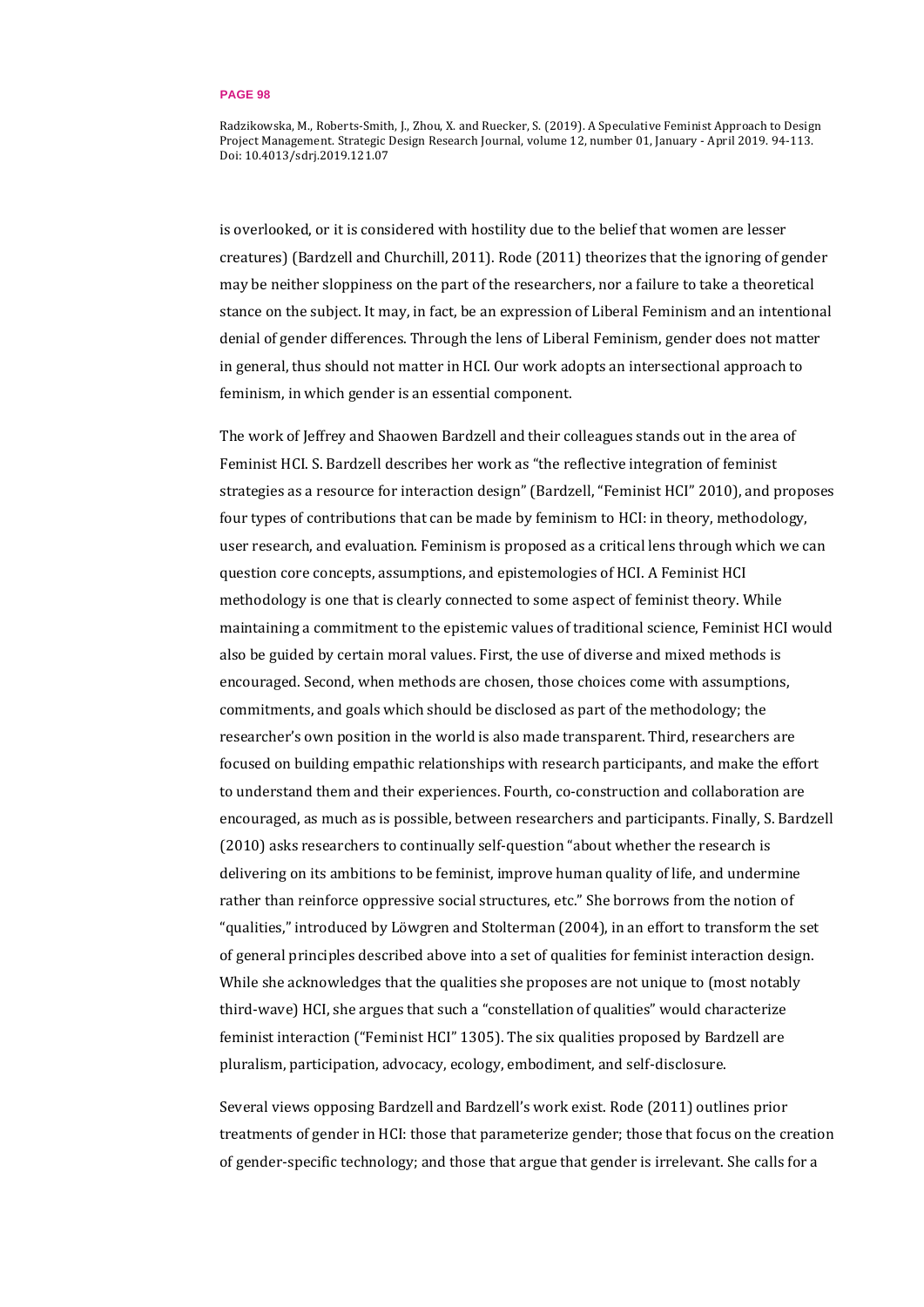Radzikowska, M., Roberts-Smith, J., Zhou, X. and Ruecker, S. (2019). A Speculative Feminist Approach to Design Project Management. Strategic Design Research Journal, volume 12, number 01, January - April 2019. 94-113. Doi: 10.4013/sdrj.2019.121.07

more direct engagement with gender in HCI and is concerned with how gender roles are enacted and performed in everyday life. Rode proposes a fourth contribution, beyond those offered by Bardzell: a socio-technical theory of gender, listing numerous additional feminist theories as potential contributors to HCI: Technology as Masculine Culture; Gender Positionality; Lived Body Experience; Radical Feminism; Marxist and Socialist Feminism; Psychoanalytic Feminism; Multicultural, Global, and Postcolonial Feminism; Ecofeminism; and Postmodern and Third Wave Feminism, in an effort to overturn present assumptions and treatment of gender in HCI.

A noteworthy question has also been raised by Burnett (2011): while Bardzell, Bardzell and colleagues suggest that a constellation of qualities will characterize Feminist HCI, they do not address how many qualities would need to be present in a constellation in order for it to qualify as Feminist (1–4). Too rigid a set of criteria (one that, for example, required all six qualities to be present) might exclude work that made a pertinent and worthwhile contribution; while too loose an application might result in the dilution and invalidation of the field. For example, if a project labeled itself as Feminist HCI because it had incorporated the quality of pluralism – design that resists "any single, totalizing, or universal point of view" (Burnett, 2011)—it could, potentially, be understood as aligning with certain "feminist" principles. Considering gender differences in software usage clearly reflects some important aspects of feminist practice; however, "taking into account gender differences in software usage so as to be inclusive of women as well as men" (Burnett, 2011) may be, in fact, replacing one limiting view of gender with another (that of the singular user with that of a binary), neither of which is, in fact, truly sensitive to marginalized communities.

Therefore, the question remains of how many Feminist HCI qualities are needed to form a constellation. Our position, as it pertains to this project, is that (a) stakeholders have the right to define themselves, their work, and their relationship and experience with the software we design; (b) we consider this work perpetually incomplete, hence open to rigorous, iterative critique; and (c) while we attempt to propose and reflect certain feminist values in our work (as discussed in detail below), we are less concerned with receiving some metaphorical gold star for feminist design, and more with contributing to the discourse via a cycle of thinking, making, and re-making from the perspective of a particular theoretical lens.

Efforts continue towards improving our understanding of the relationships between gender and technology; and how gender is impacted by and affects technology, its use, and its design (and vice versa). Work also continues in exploring how feminism(s) can support legitimate and intellectually rigorous creative activity and novel problem solving. In support of the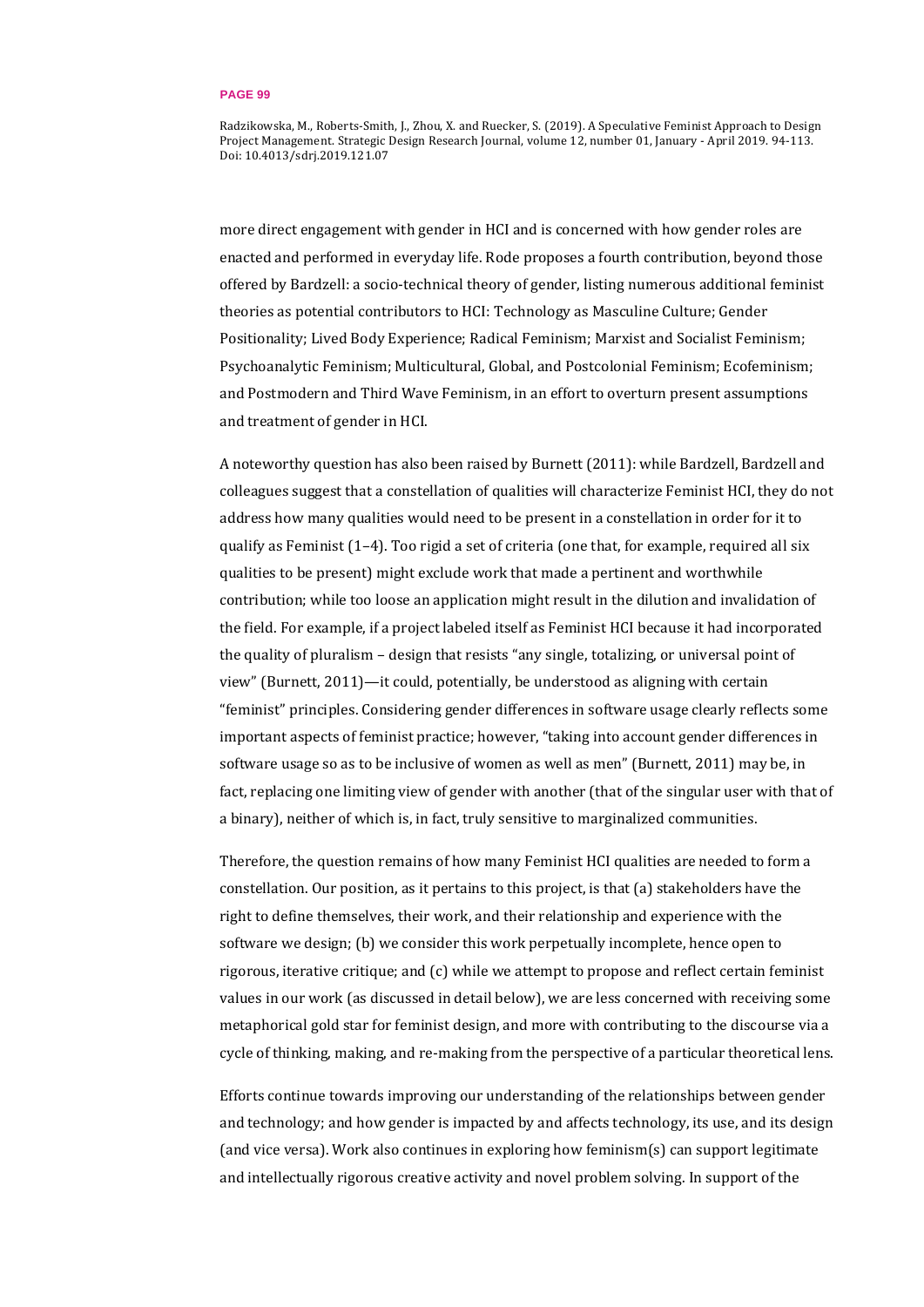Radzikowska, M., Roberts-Smith, J., Zhou, X. and Ruecker, S. (2019). A Speculative Feminist Approach to Design Project Management. Strategic Design Research Journal, volume 12, number 01, January - April 2019. 94-113. Doi: 10.4013/sdrj.2019.121.07

work that has been done to date in Feminist HCI by Bardzell and Bardzell, as well as Rode's critique of said efforts, we propose that there is room in Feminist HCI to do bolder work. Obrist and Fuchs (2010), for example, advocate for HCI's engagement with critical theory, specifically for a more dialectical thinking in HCI, in which we might view technology as having "multiple, contradictory effects on society" and society as having "multiple, contradictory effects on technology." Therefore, new interaction technologies can equally have negative as positive consequences on society, and those consequences need to be considered by designers. Furthermore, Obrist and Fuchs propose that interaction design is, in fact, the design of society and should, therefore, consider societal structures (economic, political, and cultural) that shape and are shaped by technology. Adding to this argument is Joanne Martin's (2003) position that critical theorists and feminist theorists should work together on problems of change, turning "away from seeking society-wide transformation, to focus on a critique of the status quo", towards "effectively, ... reduc[ing] or eradicat[ing] those inequalities" (33). This view aligns well with the notion of Critical Design, which, following the Frankfurt School, challenges designers to use a critical theory-based approach to reflect and critique existing cultural values, mores, and practices (Bardzell, Bardzell, Forlizzi, Zimmerman, and Antanitis, 2012).

## **2. A SPECULATIVE FEMINIST FRAMEWORK FOR DESIGN**

What can a Speculative Feminist approach to design accomplish? Our central concern in this project is how design can better serve complex real world problems, in particular those that are constructed by and exist within inter-related, rigid structures, institutions and corporations, and that impose authority onto people with limited power. S. Bardzell has aptly asked: "How do we simultaneously serve real-world computing needs and avoid perpetuating the marginalization of women and indeed any group in technology?" ("Feminist HCI", 1304). We agree that serving existing needs tends to reinforce the status quo, in particular when defined by those in upper management positions. However, an activist stance, as defined by design fiction or speculative design, is equally problematic not only because it privileges the values of the designer, but because it limits its audience to a particular class of artist-intellectuals, and its display to gallery spaces—a concern shared by Martins (2014).

In response, we propose the following, as a preliminary conceptual framework for the practice of Feminist Speculative Design. This framework consists of six parts and can be integrated into every aspect of the design process: during user and contextual research, during prototype ideation and iteration, and during artefact evaluation (within a design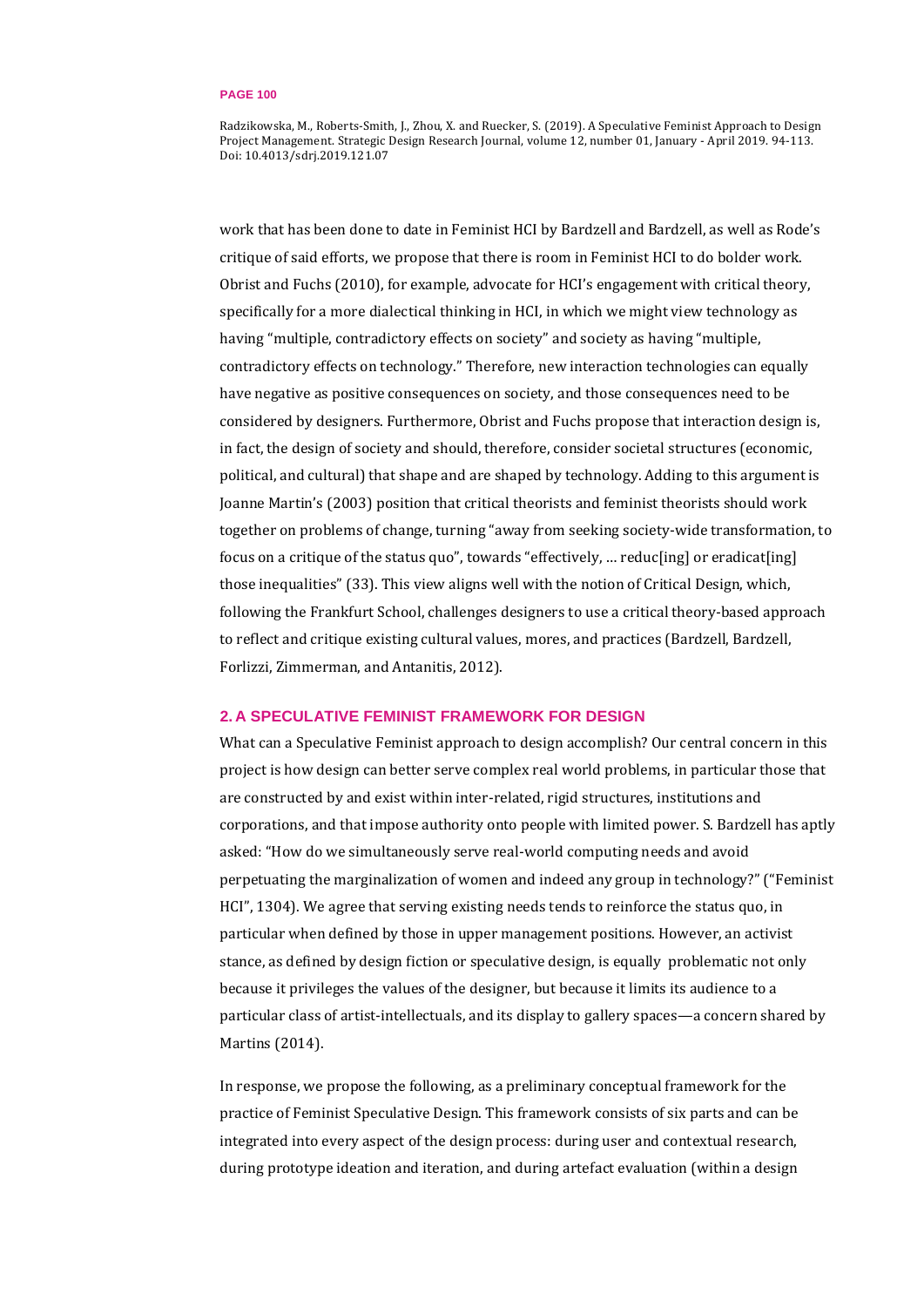Radzikowska, M., Roberts-Smith, J., Zhou, X. and Ruecker, S. (2019). A Speculative Feminist Approach to Design Project Management. Strategic Design Research Journal, volume 12, number 01, January - April 2019. 94-113. Doi: 10.4013/sdrj.2019.121.07

process or in critiquing existing designs). It is a proposed model for a holistic reading and design of HCIs. We further suggest, however, that the application of the six-part framework be predicated on the call for reflective design by Sengers *et al*. (2005), thus, we encourage critical reflection while considering all of its principles.

Designers who engage in the practice of Feminist Speculative Design while developing HCIs:

- 1. Challenge existing methods, beliefs, systems, and processes;
- 2. Focus on an actionable ideal future;
- 3. Look for what has been made invisible or under represented;
- 4. Consider the micro, meso, and macro;
- 5. Privilege transparency and accountability; and
- 6. Expect and welcome being subjected to rigorous critique.

In presenting each of these principles, we will anchor our discussion in the design of the proposed IWW project management tool (Figure 1).



**Figure 1: The homepage of the project management prototype called It's a Wicked World (IWW). Source: the authors.**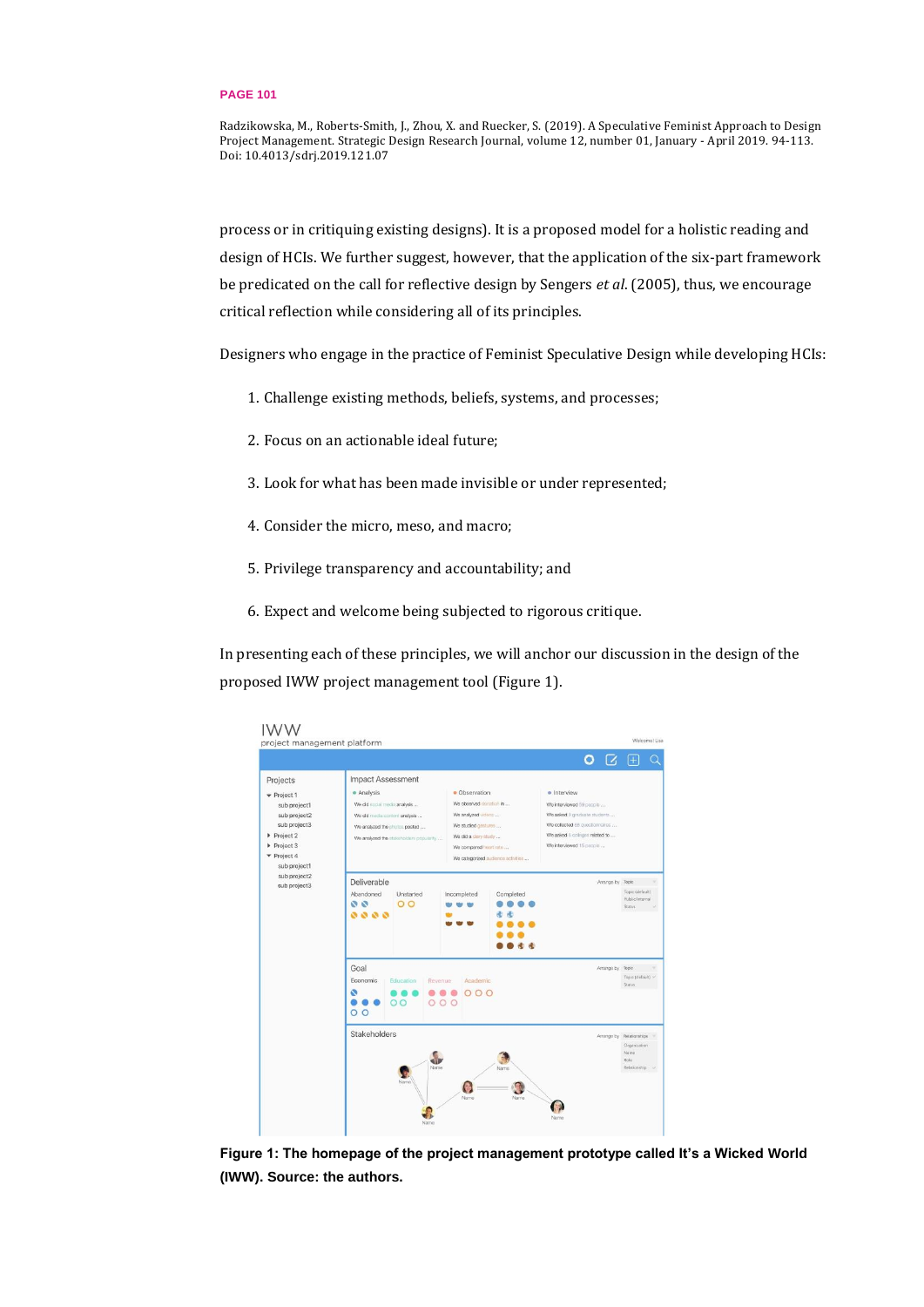Radzikowska, M., Roberts-Smith, J., Zhou, X. and Ruecker, S. (2019). A Speculative Feminist Approach to Design Project Management. Strategic Design Research Journal, volume 12, number 01, January - April 2019. 94-113. Doi: 10.4013/sdrj.2019.121.07

## **2.1. Challenge existing methods, beliefs, systems, and processes**

The concept of environmental scanning, well covered in business and management literature, is defined as strategic, purposeful, and organized information gathering, focused around a particular interest or critical decision being faced by an organization (Choo, 1999). Designers utilize a form of environmental scan when they review what exists as part of the material culture most relevant to a particular project. They may conduct an environmental scan, using the pre-defined user group(s), the industry, the subject matter, and/or the content as starting points, and gathering related visual materials, contexts where previous work had been produced, primary areas of concern, and samples of tone and language structure. However, without an intentional focus on diversifying the pool of existing design ideas (Ruecker, 2012), the use of environmental scans tends to support towards moderate shifts in design rather than extreme design departures. Similarly, user-centred design aims to challenge the unquestioned repetition of established practices so as to develop designs that can tangibly benefit actual users; but like environmental scans, they do not always challenge existing mental models, or social or cultural constraints. Feminist Speculative Design offers the opportunity to challenge and then redefine those qualities of a design that will be considered useful, usable, functional, and appropriate. We also aim to question more closely the needs and experiences of those who will affect and be affected by the design especially people who oppose the interests of the dominant group.

## **IWW example: challenge existing methods, beliefs, systems, and processes**

There are any number of approaches to iconoclastic design, from the disruptive to the speculative to the critical. In this case, we have followed the lead of Salamanca (2012) who points out that mediating artifacts (in this case, a project management interface) can be designed according to Fiske's (1992) taxonomy of social relations. Fiske proposes four imbricated categories: the hierarchical, market-based, communal, and equality-based. The vast majority of project management approaches privilege the first two modes, while our version attempts to privilege the last two. Specifically, our interface makes explicit the identities of and relationships among individual stakeholders, and requires them to articulate their own goals for the project. A practical consequence of this approach for design project management is a disruption in the traditional sequence of management tasks. A project manager would normally define the desired outcomes (in terms of deliverables, timelines, and resource expenditures) for a project, and then define team roles, select team members, and determine activities and workflow in order to fulfil the desired outcomes. However, our system requires that the selection of team members precede outcome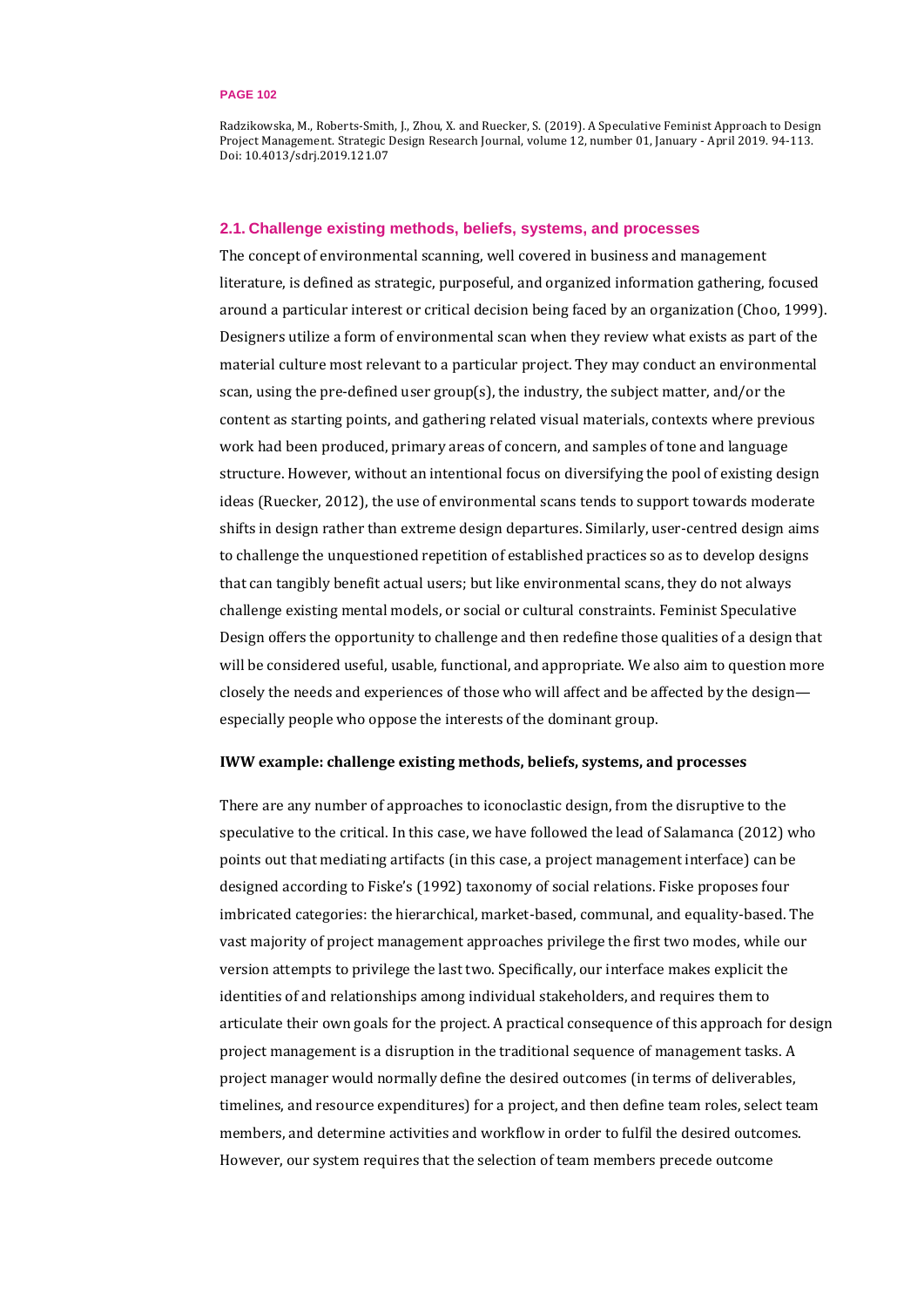Radzikowska, M., Roberts-Smith, J., Zhou, X. and Ruecker, S. (2019). A Speculative Feminist Approach to Design Project Management. Strategic Design Research Journal, volume 12, number 01, January - April 2019. 94-113. Doi: 10.4013/sdrj.2019.121.07

definition, and that the project's desired outcomes are defined in response to the values of individual stakeholders. As a result, our interface also makes visible a range of possible categories of project goals, which are customizable so that the system avoids predicting what goals may arise. One possibility that neither our theoretical stance nor our design practice has yet adequately addressed is that project outcomes might not be deliverables per se. Instead, they may be primarily relational, in the sense that they consist of preferred interactions among stakeholders. Preferred interactions may be more broadly defined, as in the context of relational aesthetics (following Bourriaud 1998) or more specifically, as in the context of restorative justice (Llewellyn 2012).

## **2.2. Focus on an actionable ideal future**

While we aim to design HCIs that are departures from the ordinary and/or expected, we partner this goal with a desire for implementation. While not always geared for industry, Speculative Feminist Design is not an art object or an activist stance. It is design that attempts to enact positive change on its world by imagining actionable, ideal futures. Such imaginings can be either implied or implementable. Speculative Feminist futures direct us towards change by demonstrating what would be required to achieve them.

## **IWW example: Focus on an actionable ideal future**

In the most practical sense, IWW engages with the actionable by retaining some expected components of traditional project management systems, specifically, individually visualized deliverables categorized as abandoned, unstarted, incomplete, or complete. The set of deliverables operates as a record of the ways in which the project has undertaken, considered undertaking, or decided not to undertake what would be required to achieve the ideal futures it imagines. One way that IWW engages with the actionable ideal is by avoiding measuring success by a project's ability to meet deadlines; there is no end to the opportunity to achieve the ideal future, so it is never too late for the ideal future to be actionable. This is also a way in which IWW keeps the possibility of improvement alive in wicked problems, which are by definition not achievable. IWW also engages with the ideal by inviting the broadest possible understanding of what a project might accomplish. In the future we propose, it is possible for project managers to explicitly identify and accommodate the individual and collective goals of all the stakeholders on the project. People are visible in the Stakeholder section of the interface as faces, and their reasons for participating are built into the plan as goals, each of which is associated with a deliverable, which in turn is connected to a specified form of impact assessment. One aspect of the system that complicates it as an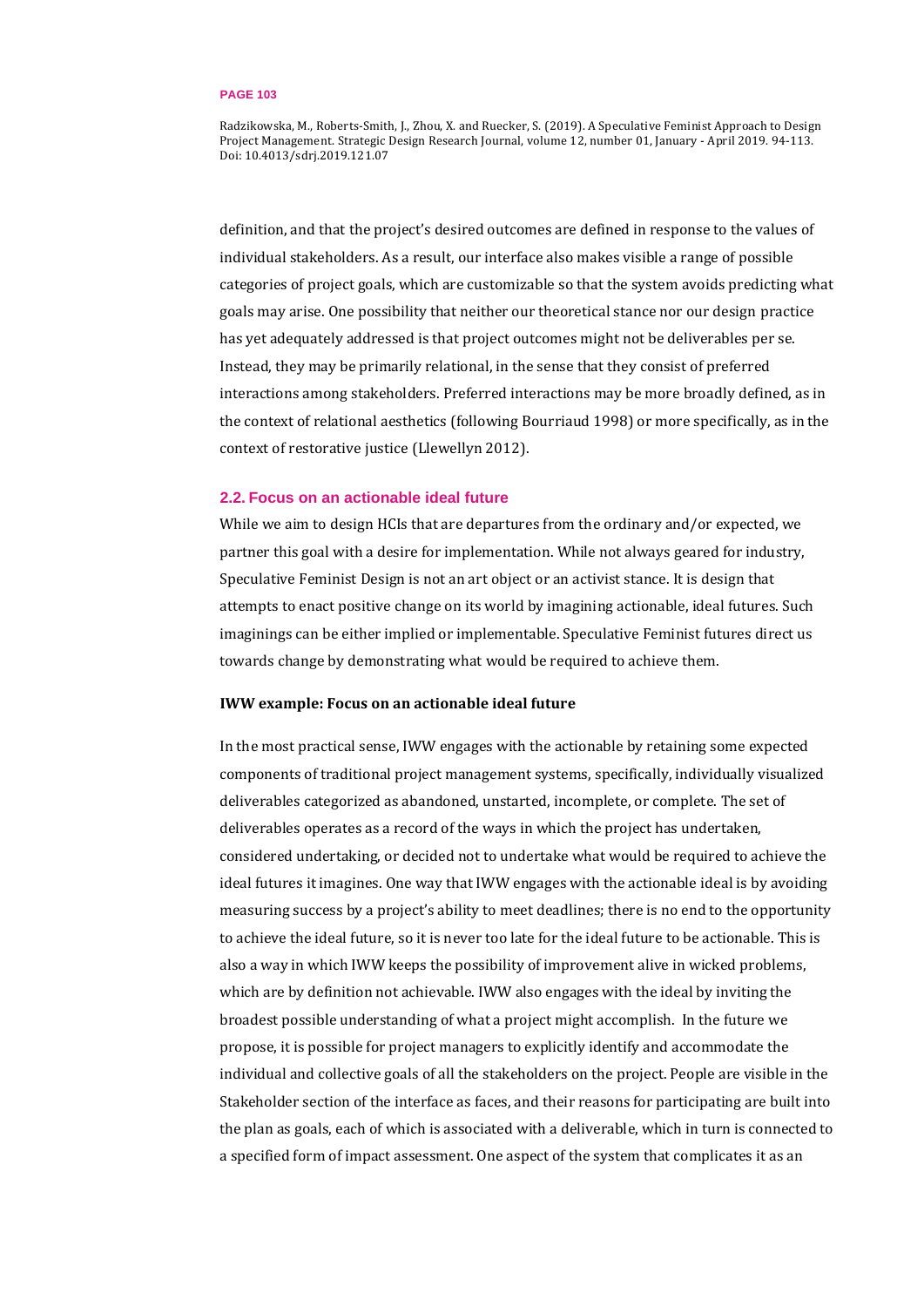Radzikowska, M., Roberts-Smith, J., Zhou, X. and Ruecker, S. (2019). A Speculative Feminist Approach to Design Project Management. Strategic Design Research Journal, volume 12, number 01, January - April 2019. 94-113. Doi: 10.4013/sdrj.2019.121.07

attainable future is the necessity for stakeholders to be willing to explicitly define all of their goals in ways that can be meaningfully delivered and assessed. To take an extreme example, someone who is working on the team in order to earn enough to support an illegal drug habit is not likely to make that goal available to the other members of the team. One way to mediate this possibility would be to provide a list of customizable categories such as publication, funding, raise, praise or reference, promotion or time off. Thus, stakeholders could choose to construct their own versions of the future or default to those provided by the system that are "close enough". That said, there is a sense in which a picklist is always going to fall short of representing the nuances of a particular group of stakeholders and their interests.

## **2.3. Look for what has been made invisible or under represented**

Usability, "the user", and universality remain at the centre of HCI. Universality is a value that has been traditionally associated with masculinity; and the user prototype, it has been argued, is male, white, and heterosexual. This narrow approach to perceiving, defining, and serving the human population continues to dominate usability and design evaluation. Speculative Feminist Design is intentional in its search for what exists outside the bounds of typical discourse. This includes vulnerable populations that are under considered or that are considered at all. It imagines "what if" scenarios that question what is present and consider its reversal.

## **IWW example: Look for what has been made invisible or under represented**

Many individual stakeholders' goals and even the complete set of stakeholders are often invisible in a project management tool. It is also not common practice to identify assessment activities at the outset of planning, since the plan often ends with deliverables whose assessment is defined at some lower level of granularity. Finally, adjustments to schedules, deliverables, and responsibilities may mean the loss of previous decisions, making it difficult to keep track of (and reflect back on) how a project actually unfolded. Our IWW prototype attempts to make visible all of these elements, but does not yet include theoretical frameworks for or practical approaches to visualization and archiving strategies that would support stakeholders in real-time or retrospective reflection on a project's practices and progress in these areas. Ideally, IWW would provide project managers with a visualization that could, "at-a-glance", help assess diversity in team, as well a project's capacity to leverage difference. One practical advantage of this affordance - in addition to increasing a project's potential to include increased equity and justice among the elements of its preferred future -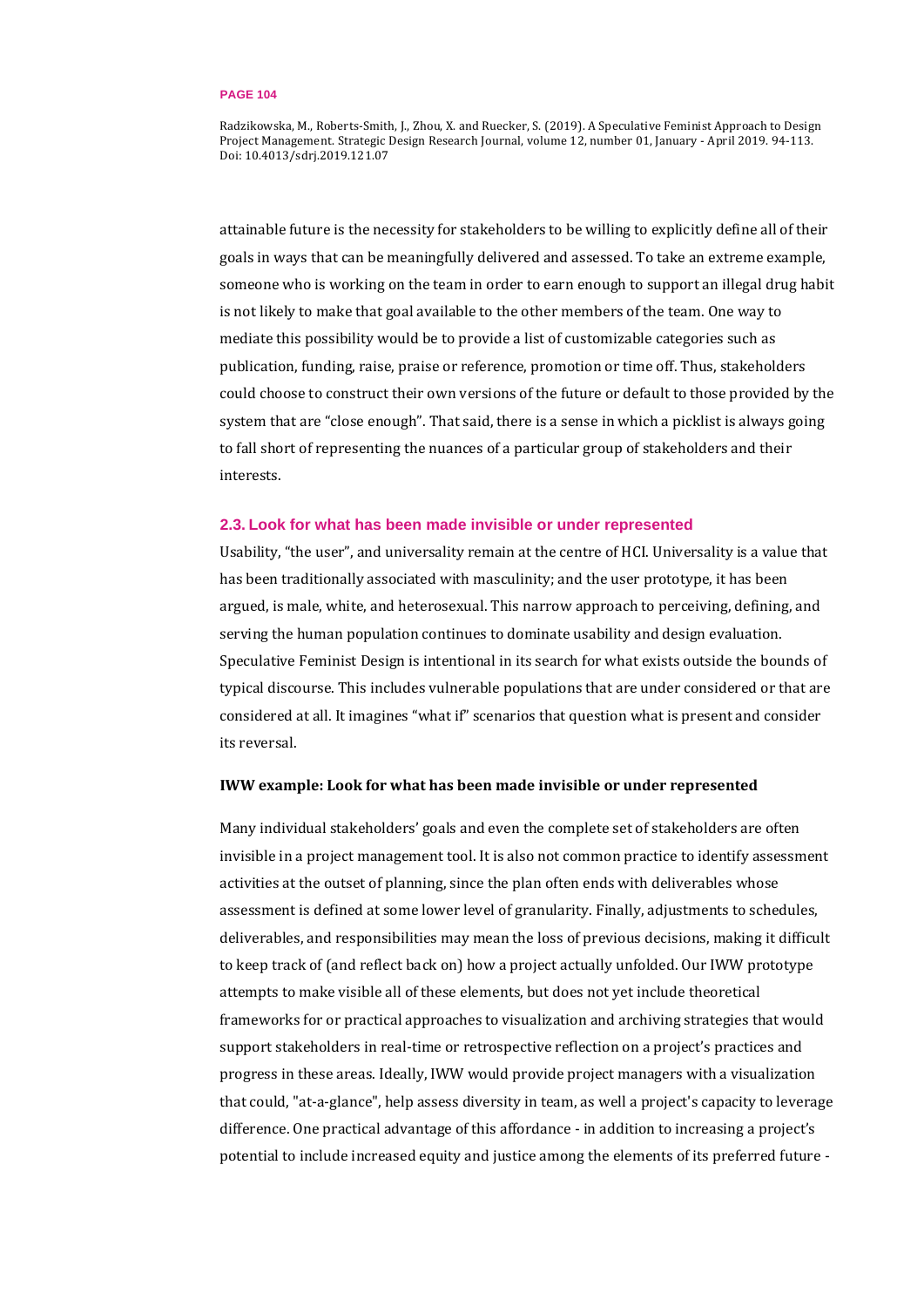Radzikowska, M., Roberts-Smith, J., Zhou, X. and Ruecker, S. (2019). A Speculative Feminist Approach to Design Project Management. Strategic Design Research Journal, volume 12, number 01, January - April 2019. 94-113. Doi: 10.4013/sdrj.2019.121.07

is that it would help projects to address wicked problems, which by their definition require the accommodation of difference. Another practical implication is that, in order to make users (in all their diversity) visible, projects would have to construe users as stakeholders; this in turn might require projects to adopt co-creation design methods currently emerging in Living Labs, in which end-users are core members of a design team from the beginning of a project, and even (ideally) its instigators (Ferronato, Roberts-Smith, and Ruecker forthcoming).

### **2.4. Consider the micro, meso and macro**

The value of the micro and the macro have been considered by numerous, diverse disciplines. In sociological study, macro-level looks at large-scale social processes, such as social stability, change, law, bureaucracy, and technology; while micro-level considers smallscale interactions between individuals, such as conversation, patterns of behaviour, and group dynamics (Boundless, 2014). In business innovation, problems in decision-making are considered at the micro (individual firm) and macro (aggregate) levels (Bridges, Coughlan, and Kalish, 1991). In the digital humanities, Moretti's (2005, 2013) call for distant reading continues to be hotly debated. While Manovich (2001) calls databases and narratives "natural enemies" and Whitley (2011) assumes that literary critics "value close reading . . . over the broad brushstrokes of information visualization" (188), Hoover (2007) criticizes the "marginalization of textual analysis and other text-centered approaches." Ross (2011), in her review of Distant Reading argues for considering "new forms of analysis" and suggests that "moving back and forth between the microscopy of close reading and the wide-angle lens of distant reading would enrich both methods, creating a dual perspective that boasts both specificity and significance." Philosophy of engineering extends this view to include the meso level, which we consider the default level for most project management tools. The micro examines the level of individual actors within organizations, meso the intermediate level of the organizations themselves, and macro the level of social institutions (Li, 2012).

As they have applied to our past work, macro and micro views acknowledge that the amount of information that is available to us at one level of granularity may be different than at another level which, in turn, may be differently useful to one individual vs. another. A nonbinary view acknowledges a starter state (the meso) and suggests opportunities to either take flight (macro) and observe a landscape of information (patterns, relationships, shifts) or dive into the component parts (micro). Ruecker *et al*.'s Rich Prospect Browsing Theory (2011) supports macro and micro views through its simultaneous display of every item in a collection and the availability of information on individual items. However, the visualization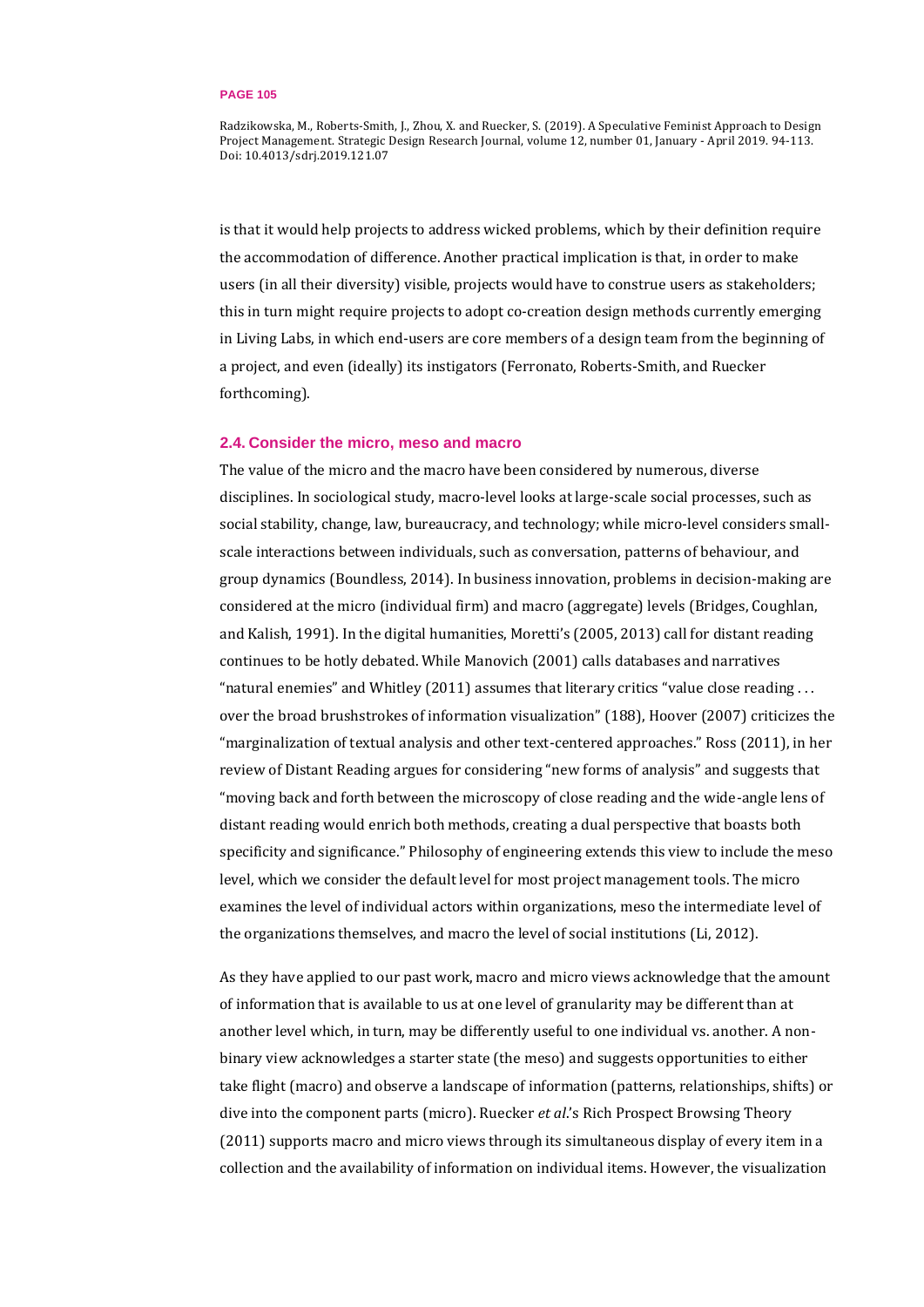Radzikowska, M., Roberts-Smith, J., Zhou, X. and Ruecker, S. (2019). A Speculative Feminist Approach to Design Project Management. Strategic Design Research Journal, volume 12, number 01, January - April 2019. 94-113. Doi: 10.4013/sdrj.2019.121.07

itself—the graphical display—does not offer multiple views. A design that supported macro, meso, and micro views would shift between these views, revealing new, detailed information as it did.

Another consideration is that the nature and importance of the meso view may need to be different for projects engaging with wicked problems than for other kinds of projects. Many projects lend themselves readily to a visualization approach that shifts between the macro and the micro, with the meso as the functional link between the two; for example, a complex systems problem such as designing a passenger train car could shift among a macro view of the of the complete car, micro views of each of the components for which individual team members or small groups are responsible (such as door, seat, wheel, etc.), and meso views of the ways in which components need to fit together and the workflows that allow each micro task to support the others. However, wicked problems cannot be subdivided into smaller micro problems to be dealt with in isolation, because the interactions among component parts of the problem are too many and too unpredictable (Ferronato, Roberts-Smith, and Ruecker forthcoming). Similarly, a wicked problem cannot be resolved cleanly into macrolevel overview, because it is impossible to determine the boundaries of a wicked problem. So, in "wicked projects", the factors connecting the activities and investments of individual actors may be more important than either the individual activities or their combined social and environmental implications. To put this another way: both the micro and the macro are defined by the meso in a wicked project. A useful wicked project interface might therefore privilege a meso view of the relational network that links its micro components to their macro implications.

## **IWW example: Consider the micro, meso, and macro**

Of all the criteria, this is the one that gave us the most trouble in envisioning a new form of project management tool. Within the context of a given project, we would argue that the IWW system attempts to accommodate scales in a way that is relevant to wicked problems better than is often the case, since it privileges the normal "meso" level of many tools, but also includes both the explicit identification of goals that might normally fall beneath the threshold of inclusion and the explicit identification of impacts that might normally fall above the threshold of inclusion. For example, someone might identify a goal related to their personal life, and someone else an impact measure related to climate change. In privileging the "wicked meso", IWW also potentially a) discourages team members (especially project managers) from thinking of a team as a "system" and people as "parts"; b) discourages project managers from micro-managing the micro-activities that individual participants are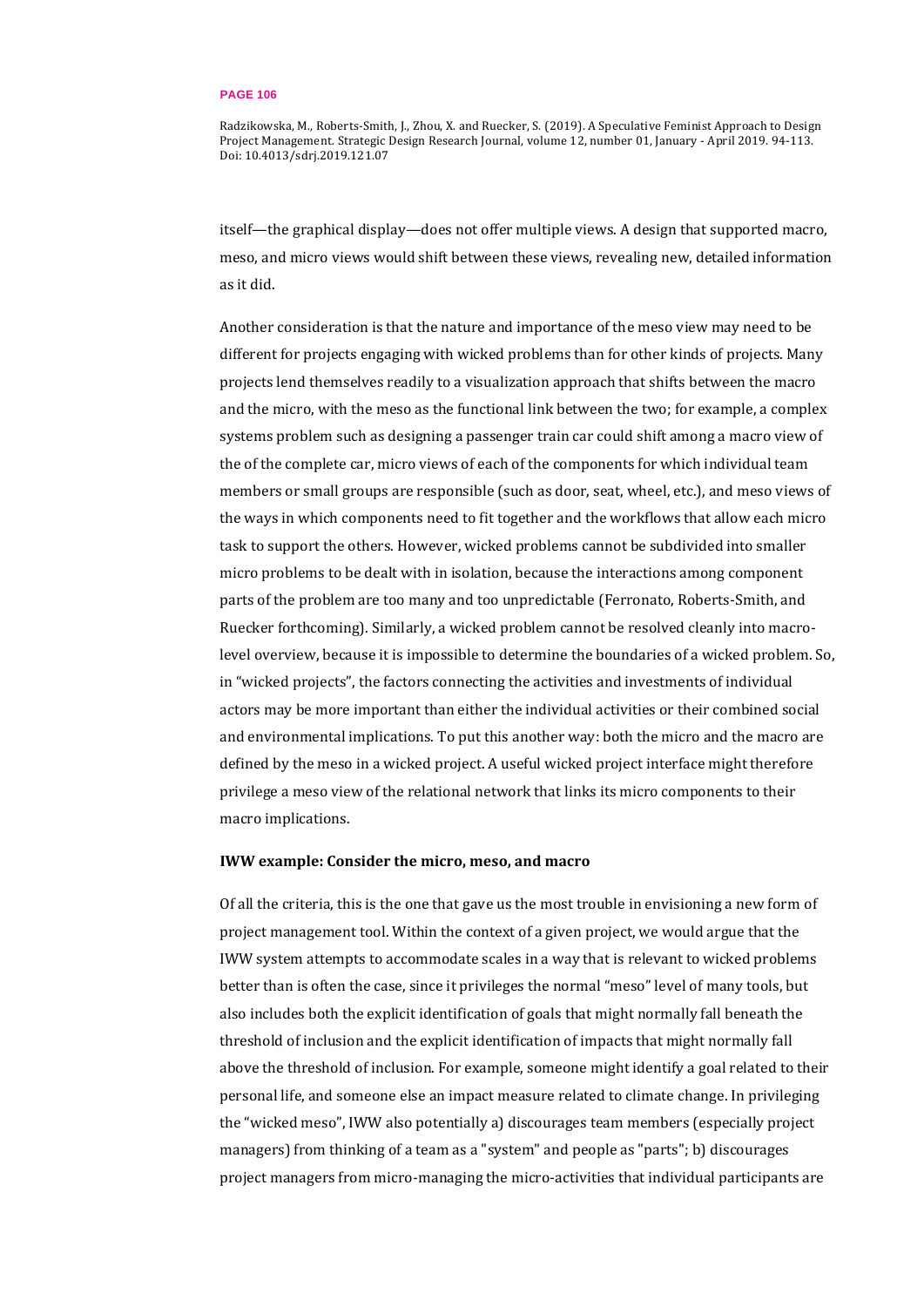Radzikowska, M., Roberts-Smith, J., Zhou, X. and Ruecker, S. (2019). A Speculative Feminist Approach to Design Project Management. Strategic Design Research Journal, volume 12, number 01, January - April 2019. 94-113. Doi: 10.4013/sdrj.2019.121.07

best qualified to handle; and c) encourages all team members to attend to the meso-level relationships through which people, deliverables, and impacts affect one another. However, it needs to be recognized that the idea of the macro should extend more intentionally beyond the scope of an individual project and look at its larger sociological and environmental implications; and also, that the detailed work of individuals needs to be explicitly valued. The IWW system does not yet engage visually or theoretically with either of these levels; we are still grappling with what we are beginning to think of as the scale of the "infinite wicked macro" and the scope of the "infinitesimal wicked micro".

## **2.5. Privilege transparency and accountability**

Since every design is founded on certain assumptions about its future users, Bardzell and Bardzell argue for self-disclosure in Feminist HCI design: for software to make visible how it perceives its users and what it is trying to make of them (Bardzell and Bardzell, 2011). We propose to push that point even further by more fully engaging with Feminist Standpoint Theory (Harding, 2003). Thus, if we suppose that all knowledge is socially situated, and all knowledge production inevitably enmeshed in acts of power, we argue that every design should self-disclose not only about its perception of users, but also about the positionality of its designers. Furthermore, transparency and accountability would become inherent to any interface where its systems or processes have consequences on others. This notion supports Illich's idea of conviviality: tools that are playful and encourage openness with oneself and others. Illich considered conviviality "to be individual freedom realized in personal interdependence and, as such, an intrinsic ethical value" (11).

## **IWW example: Privilege transparency and accountability**

While the IWW design does include a transparent approach to defining who will get what from the project, the specific mechanisms that are necessary to establish accountability are not yet deeply embedded. For example, it is not necessarily clear who is responsible for setting up and maintaining the project, nor who has been tasked with accomplishing anything, by whom. These specifics of assignment are intended to be addressed at the next layer of the system, along with other necessary elements such as timelines and budgets.

## **2.6. Expect and welcome being subjected to rigorous critique**

In an effort to further extend our fifth principle—privileging transparency and accountability—we suggest that we consider every instance of Speculative Feminist Design as an iteration, hence subject to interpretation, questioning, and rigorous critique. J. Bardzell (2011) makes a similar point for HCI, when he argues for the "rigorous interpretive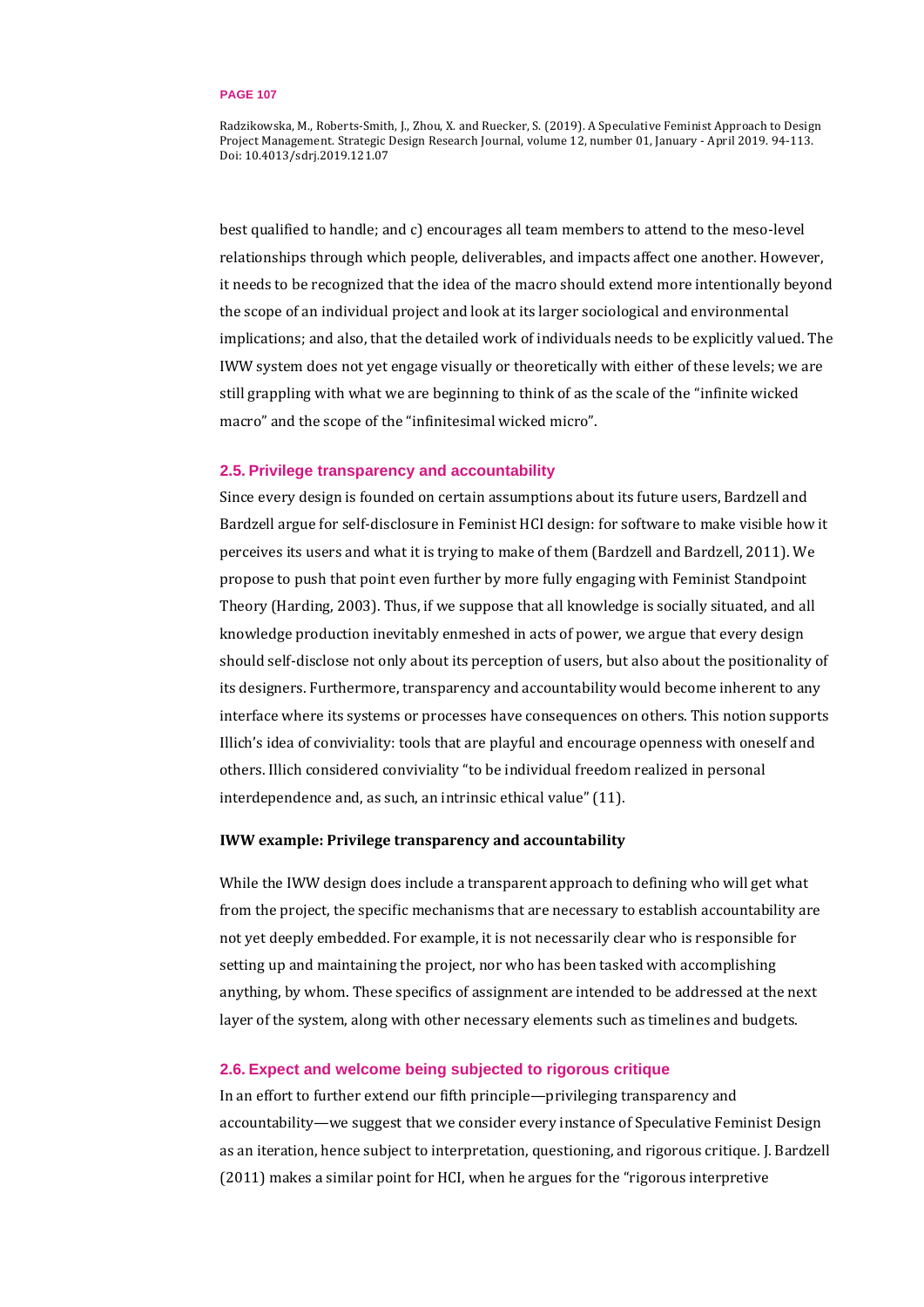Radzikowska, M., Roberts-Smith, J., Zhou, X. and Ruecker, S. (2019). A Speculative Feminist Approach to Design Project Management. Strategic Design Research Journal, volume 12, number 01, January - April 2019. 94-113. Doi: 10.4013/sdrj.2019.121.07

interrogations of the complex relationships between (a) the interface, including its material and perceptual qualities as well as its broader situatedness in visual languages and culture and (b) the user experience, including the meanings, behaviours, perceptions, affects, insights, and social sensibilities that arise in the context of interaction and its outcomes" (604). Models for serious, expert-led critique abound in philosophy, film, literature, architecture, even culinary studies. All of design in general, and graphic design in particular, has tended to shy away from public critique not because, according to Heller (2004), "it is inherently uncriticizable, but because designers have neither a critical vocabulary, nor the means to address work in a public forum." He calls for practical and theoretical criticism, so that designers can better understand what is good, what has failed, and why either has taken place.

We call upon designers to set a higher bar for our discipline. Not only should the artefacts and practices we have a hand in creating be held subject to rigorous critique, but we should as well. Too often designers become invisible, standing behind the companies who employ them, the clients who pay for their work, or the marketing team. When the work is considered successful, it may receive awards or accolades in design annuals; when it is bad, the work may be shamed, but the designer can simply move onto another client or project. Yes, a designer's reputation may suffer, but we are still primarily employed on the basis of the strengths demonstrated through our portfolios, whereas the judgment we receive comes from a very small, specialized community, with little actual recognition for the origin of truly harmful work.

There are many potential benefits to such accountability. To add to the benefits of rigorous critique listed by J. Bardzell (2011) – "informing a particular design process, critiquing and innovating on design processes and methods more generally, developing original theory beneficial to interaction design, and exposing more robustly the long-term and even unintended consequences of designs" (604) – we have the opportunity to add much needed credibility to our discipline by genuinely and justifiably celebrating the good and condemning the harmful.

## **IWW example: Expect and welcome being subjected to rigorous critique**

One practical implication of understanding every instance of Speculative Feminist Design as an iteration is the possibility that no project is ever complete. We may think of individual deliverables as completed in the sense that they have been delivered to their intended audiences, which are construed in the current iteration of IWW as either internal (i.e. the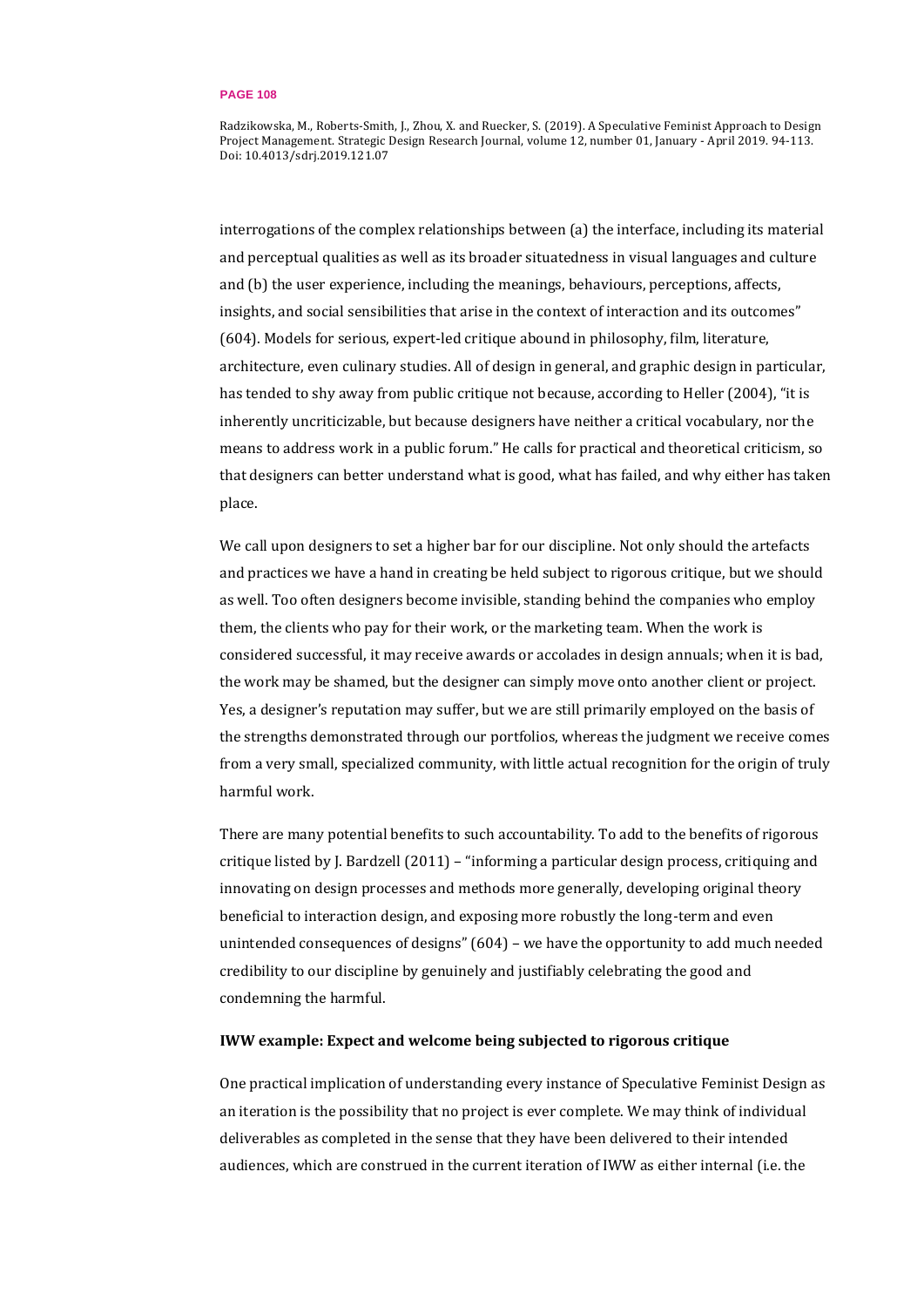Radzikowska, M., Roberts-Smith, J., Zhou, X. and Ruecker, S. (2019). A Speculative Feminist Approach to Design Project Management. Strategic Design Research Journal, volume 12, number 01, January - April 2019. 94-113. Doi: 10.4013/sdrj.2019.121.07

project team) or external. But since intended audiences are rarely the sum total of audiences who will encounter work, and since we expect from all audiences rigorous critiques that lead to substantive improvements to designs, we cannot say that delivery to an intended audience consists of a stable state in which we could measure, for example, a deliverable's finite set of impacts. Similarly, deliverables that have been abandoned, have not yet been started, or are incomplete (undelivered) may have impacts as significant as those that have been delivered; for example, not delivering a library or a bus stop or a social worker to a community in need. This is an especially complex issue in projects where deliverables are relational rather than material. In all cases, critique of project methods must therefore be invited as openly as critique of outcomes.

Somewhat related to the idea of transparency and accountability is the concept of public critique, where the design is open to discussion, not of a superficial "comments section" type, but rather of the kind more often associated with peer review of scholarly work. It is in this spirit that we offer the IWW design as a component of a submission to this special issue. By keeping track of changes in the plan, in the form of elements that have been deprecated somewhere along the way, IWW does make a gesture in the direction of Haller (2004)'s call for what has worked well or poorly and why. We also attempt to model self-critique in this paper. However, at this point, both forms of critique are only gestures and not complete interpretations of this criterion of Speculative Feminist Design.

## **3. CONCLUSIONS AND FUTURE RESEARCH**

In applying Speculative Feminist Design in general, and these six core strategies in particular, to the design of the IWW project management tool, we explored a number of options. For example, in one iteration we proposed that elements that were abandoned in the course of the project might simply disappear. However, upon reflection, we decided that it would be more in the spirit of keeping things visible and privileging accountability to leave them in the interface, but cross them out in order to indicate that they are no longer part of the plan. In another version, we had placed the stakeholders in a section of their own, to the right of the rest of the interface. While this seemed to privilege the human aspect of the tool, it also potentially implied a less direct connection between the stakeholders and their goals, compromising in some ways the principle of transparency.

At this point, the IWW system is largely a thought experiment, or perhaps it might better be understood as an experimental prototype of the kind that is useful in thinking through a topic (Ruecker *et al*., 2014). It might even be considered, in the right context, as a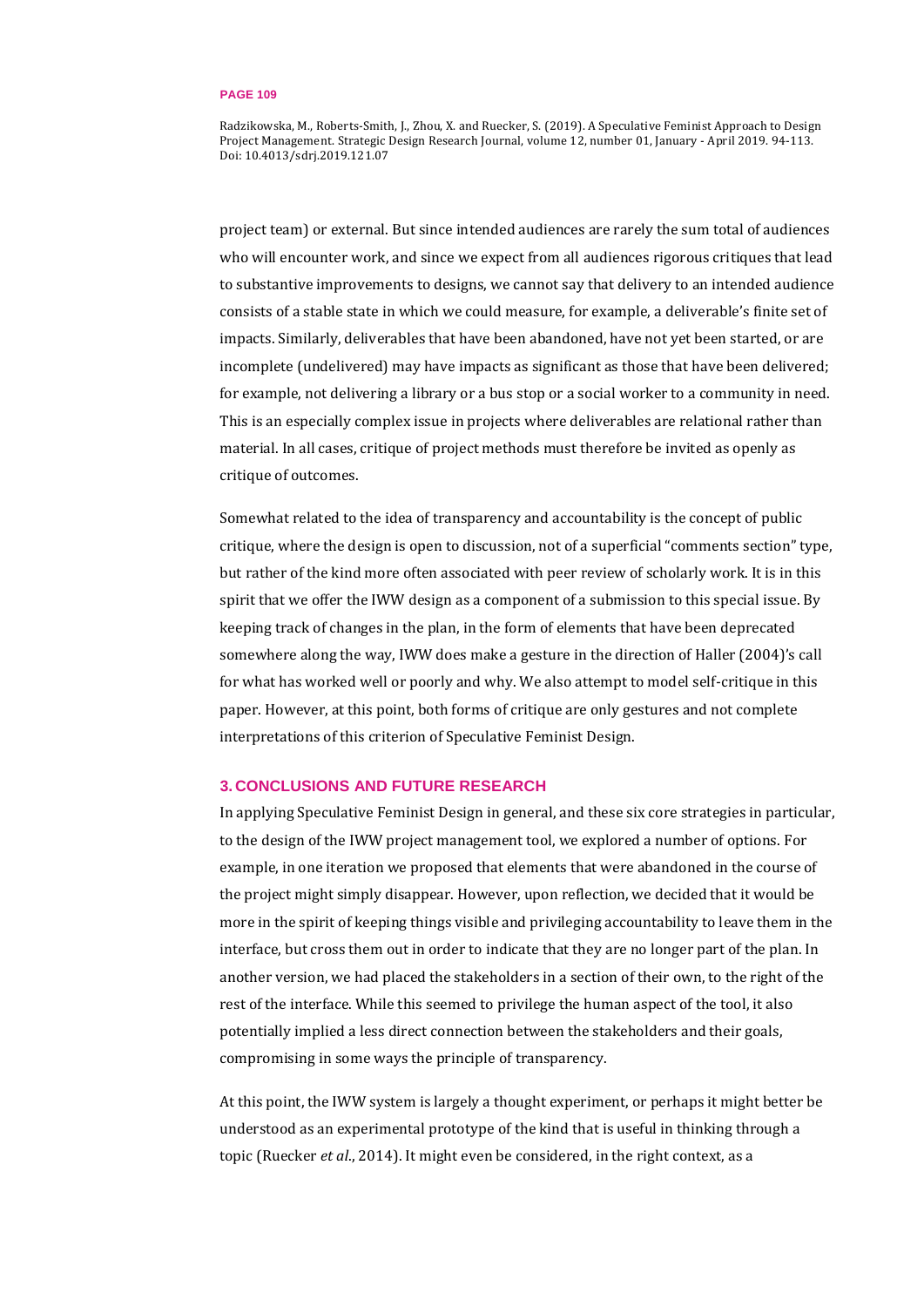Radzikowska, M., Roberts-Smith, J., Zhou, X. and Ruecker, S. (2019). A Speculative Feminist Approach to Design Project Management. Strategic Design Research Journal, volume 12, number 01, January - April 2019. 94-113. Doi: 10.4013/sdrj.2019.121.07

provocation (Botermans, 2011). However, according to the principle of the actionable, it would be interesting to take the system a step or two further, perhaps in attempting to build and use a version with a particular project where the participants are willing to interpret what they are doing in a new way. Such an extended reflection on the process would necessitate additional resources for the purposes of recording and analyzing the results- which might in fact require us to create a meta-project specifically designed to make that additional effort possible.

One significant benefit to such a reflection might be that it would in turn make positive change in an organization more actionable by characterizing all members of the organization as its co-creators — doing rather than having done to; instigating rather than servicing. In one of our previous projects (an extended study of interfaces for decision support in the oil sands), for example, equalized co-creation would mean considering the domain from multidisciplinary perspectives with the potential of revealing and welcoming new insights. New insights today (in terms of decision making for the oil sands) would mean fewer unpleasant surprises in the future. These benefits are not often realized when some members of an organization are positioned as outside of decision-making about change, or simply expected to serve it, rather than as an equal participants in designing it.

In addition, we are conscious of some principles that need to be further extended. For example, it should be visible how much work has been assigned to one person by another. We should be able to see how much time and effort the person assigning the task thought it would take vs. how much toll it actually had on the person who carried out the task. Similarly, we do not have a clear vision of how the interface can express issues of power and privilege. A couple of minor proposals are that we have the stakeholders themselves enter the data about their goals, and that the relationships among stakeholders be emergent rather than pre-determined by organizational hierarchies. But these are really only just first steps. Additionally, the impacts of activities on individuals, families, communities, and the environment (in either the short or long term) are seldom considered and have not been adequately dealt with yet in the current iteration of IWW.

# **ENDNOTES**

<sup>1</sup> The term "intersectionality" was coined by Critical Race Theorist Kimberlé Crenshaw in 1989, though the actual concept has been around since at least 1851 (see: Ain't I a Woman? by Sojourner Truth).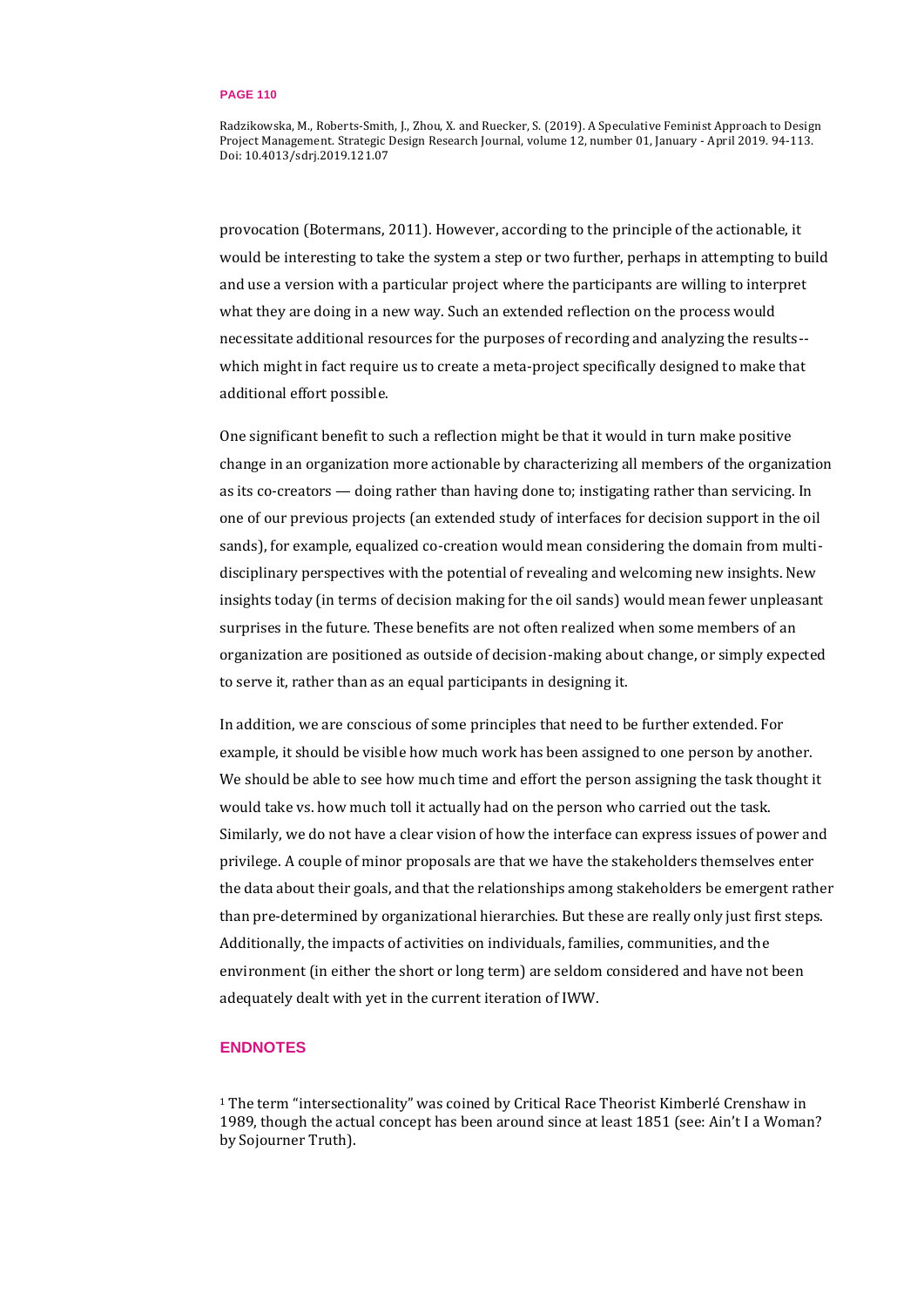Radzikowska, M., Roberts-Smith, J., Zhou, X. and Ruecker, S. (2019). A Speculative Feminist Approach to Design Project Management. Strategic Design Research Journal, volume 12, number 01, January - April 2019. 94-113. Doi: 10.4013/sdrj.2019.121.07

## **REFERENCES**

- Bardzell, Jeffrey and Shaowen Bardzell. (2016) "Feminist Design in Computing." In *The Wiley Blackwell Encyclopedia of Gender and Sexuality Studies* (eds A. Wong, M. Wickramasinghe, r. hoogland and N. A. Naples). <https://doi.org/10.1002/9781118663219.wbegss470>
- Bardzell, Jeffrey. (2014) "Design as Inquiry." In the Loop. IIT Institute of Design, Chicago, IL. 9 Oct. 2014. Public lecture.
- Bardzell, Jeffrey. (2011). "Interaction Criticism: An Introduction to the Practice." *Feminism and HCI: New Perspectives. Spec. issue of Interacting with Computers* 23.5 (Sep. 2011): 604–621. <https://doi.org/10.1016/j.intcom.2011.07.001>
- Bardzell, Shaowen and Elizabeth Churchill. (2011). Introduction. *Feminism and HCI: New Perspectives. Spec. issue of Interacting with Computers* 23.5 (Sep. 2011): iii–xi. [https://doi.org/10.1016/S0953-](https://doi.org/10.1016/S0953-5438(11)00089-0) [5438\(11\)00089-0](https://doi.org/10.1016/S0953-5438(11)00089-0)
- Bardzell, Shaowen and Jeffrey Bardzell. (2011). "Towards a Feminist HCI Methodology: Social Science, Feminism, and HCI." *Proceedings of the SIGCHI Conference on Human Factors in Computing Systems*. 7–12 May 2011, Vancouver, BC. NY: ACM. 675–684. ACM Digital Library. <https://doi.org/10.1145/1978942.1979041>
- Bardzell, Shaowen, Jeffrey Bardzell, Jodi Forlizzi, John Zimmerman, and John Antanitis. (2012). "Critical Design and Critical Theory: The Challenge of Designing for Provocation." *DIS '12 Designing Interactive Systems Conference 2012*. 11–15 June 2012, Newcastle-Upon-Tyne, UK. NY: ACM, 2012. 288–297. <https://doi.org/10.1145/2317956.2318001>
- Bardzell, Shaowen. (2010). "Feminist HCI: Taking Stock and Outlining an Agenda for Design." *CHI '10 CHI Conference on Human Factors in Computing Systems*. 10–15 Apr. 2010, Atlanta, GA. NY: ACM, 2010. 1301–1310. <https://doi.org/10.1145/1753326.1753521>
- Blythe, Mark, Jeffrey Bardzell, Shaowen Bardzell, and Alan Blackwell (2008). "Critical Issues in Interaction Design." *Proceedings of the 22nd British HCI Group Annual Conference on People and Computers: Culture*, *Creativity, Interaction*. Sep. 1–5, 2008, Liverpool, UK. Vol. 2. Swinton, UK: BCS-HCI, 2008. 183–184.
- Bødker, Susanne. (2006). "When Second Wave HCI meets Third Wave Challenges." *Proceedings of the Fourth Nordic Conference on Human-Computer Interaction.* Oct. 14–18, 2006, Oslo, NO. NY: ACM, 2006. 1–8. *ACM Digital Library*[. https://doi.org/10.1145/1182475.1182476](https://doi.org/10.1145/1182475.1182476)
- Botermans, B. A. M. (2011). *Provotyping in the wild: a research project about provocative prototypes in the fuzzy front end of an innovation project*, MS Thesis, Industrial Design, TUDelft.
- Boundless. (2014). "Levels of Analysis: Micro and Macro." *Boundless Sociology*. [https://www.boundless.com/sociology/textbooks/boundless-sociology-textbook/sociology-1/the](https://www.boundless.com/sociology/textbooks/boundless-sociology-textbook/sociology-1/the-sociological-approach-25/levels-of-analysis-mirco-and-macro-161-2417/)[sociological-approach-25/levels-of-analysis-mirco-and-macro-161-2417/](https://www.boundless.com/sociology/textbooks/boundless-sociology-textbook/sociology-1/the-sociological-approach-25/levels-of-analysis-mirco-and-macro-161-2417/)
- Bourriaud, Nicolas (1998). *Relational Aesthetics*. Dijon: Les Presses du Reel.
- Bridges, Eileen, Anne Coughlan, and Shlomo Kalish. (1991). "New Technology Adoption in an Innovative Marketplace: Micro- and Macro-Level Decision Making Models." *International Journal of Forecasting*  7.3 (Nov. 1991): 257–270. [https://doi.org/10.1016/0169-2070\(91\)90001-C](https://doi.org/10.1016/0169-2070(91)90001-C)
- Burnett, Margaret M. (2011). "What Counts as Feminist HCI?" ACM CHI Conference on Human Factors in Computing Systems. 7–12 May 2011, Vancouver, BC. Position paper.
- Bury, K. F. (1984). "The Iterative Development of Usable Computer Interfaces." *Proceedings of INTERACT '84 First International Conference on Human-Computer Interaction.* Ed. Brian Shackel. 4–7 Sep. 1984, London, U.K. 743–748. *Interaction Design Foundation*.
- Buxton, William, and Richard Sniderman. (1980) "Iteration in the Design of the Human-Computer Interface." *Proceedings of the 13th Annual Meeting of the Human Factors Association of Canada.* n.p. 1980. 72–81. *Billbuxton.com*.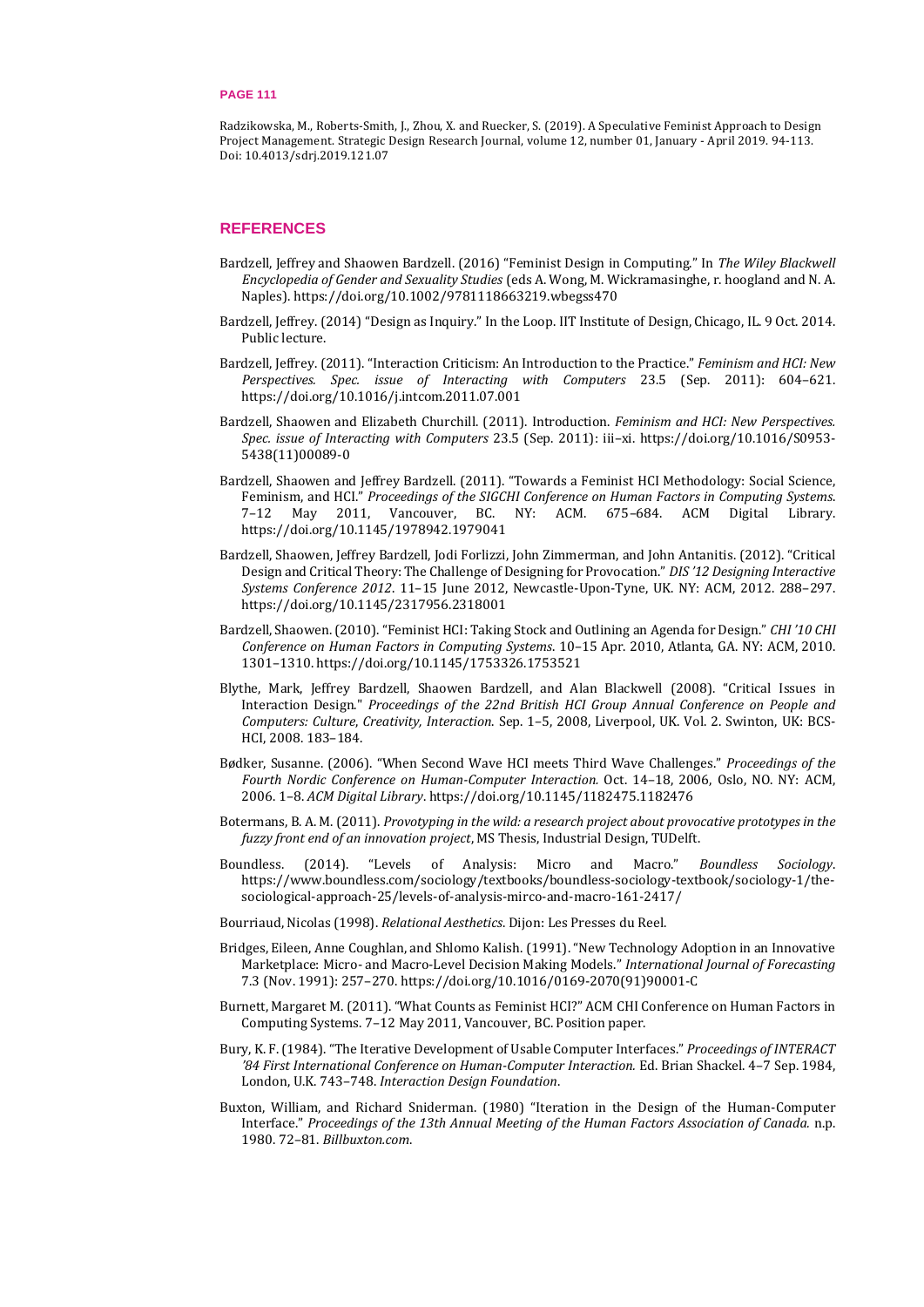Radzikowska, M., Roberts-Smith, J., Zhou, X. and Ruecker, S. (2019). A Speculative Feminist Approach to Design Project Management. Strategic Design Research Journal, volume 12, number 01, January - April 2019. 94-113. Doi: 10.4013/sdrj.2019.121.07

- Capterra. (2015). Project Management Software. [https://www.capterra.com/project-management](https://www.capterra.com/project-management-software/)[software/](https://www.capterra.com/project-management-software/)
- Choo, Chun Wei. (1999). "The Art of Scanning the Environment." *Bulletin of the American Society for Information Science* 25.3 (Feb./Mar. 1999): 13–19. *Wiley Online Library*. <https://doi.org/10.1002/bult.117>
- Dimond, Jill. (2012). Feminist HCI for Real: Designing Technology in Support of a Social Movement. Diss. The Academic Faculty at Georgia Institute of Technology.
- Ferronato, Priscilla, Jennifer Roberts-Smith, and Stan Ruecker (forthcoming). "Living Labs and the DH Centre: Lessons for Each from the Other." Ed. Luis Meneses. Special Issue: INKE Beyond Open: Implementing Social Scholarship. *KULA: Knowledge Creation, Dissemination, and Preservation Studies*.
- Fiske, A. P. (1992). The four elementary forms of sociality: Framework for a unified theory of social relations. *Psychological Review*, 99(4), 689-723.
- Galey, Alan and Stan Ruecker (2010). How a Prototype Argues. *Literary and Linguistic Computing 25(4)*, 405-424. <https://doi.org/10.1093/llc/fqq021>
- Gould, John, and Clayton Lewis. (1985). "Designing for Usability: Key Principles and What Designers Think." *Communications of the ACM* 28.3 (Mar. 1985): 300–311. *ACM Digital Library*. <https://doi.org/10.1145/3166.3170>
- Harding, Sandra. (2003). Introduction. *The Feminist Standpoint Theory Reader: Intellectual and Political Controversies*. Ed. Sandra Harding. NY: Routledge, 2003. 1–16.
- Harrison, Steve, Deborah Tatar, and Phoebe Sengers. (2007). "The Three Paradigms of HCI." *Proceedings of the SIGCHI Conference on Human Factors in Computing Systems*. Apr. 30–May 3, 2007, San Jose, CA. NY: ACM, 2007. 2–18. *ACM Digital Library*.
- Heller, Steven. (2004). "The Small Crit." *Typotheque*.
- Hooks, Bell. (1997)."Feminism: a Movement to End Sexist Oppression." *Feminisms*. Ed. Sandra Kemp and Judith Squires. Oxford: Oxford UP, 1997. 22–26.
- Hoover, D. (2007). "The End of the Irrelevant Text: Electronic Texts, Linguistics, and Literary Theory." *Digital Humanities Quarterly* 1:2. <http://www.digitalhumanities.org/dhq/vol/1/2/000012/000012.html>
- Iranmanesh, S. H., Shakhsi-Niaei, M., & Yazdi, M. A. D. (2018). A decision support system for stakeholder management during different project phases considering stakeholders' personality types and available resources (the case of behsama web-based information system*). Journal of Information Technology Management*, 9(4), 679-700. <https://dx.doi.org/10.22059/jitm.2017.235485.2069>
- Korsakov, M.N.. R.A. Shichiyakh, V.S. Kireev, N.V. Bondarchuk, V.N. Shcherbakov. (2013). Role control based workflow management for research projects. *2013 6th International Conference on Information Management, Innovation Management and Industrial Engineering, (ICIII),* 472. <https://doi.org/10.1109/ICIII.2013.6702976>
- Koskinen, Ilpo, John Zimmerman, Thomas Binder, Johan Redstrom and Stephen Wensveen. (2011). *Design Research Through Practice: From the Lab, Field, and Showroom*. New York: Morgan Kaufmann.
- Leshed, Gilly and Phoebe Sengers. (2011). "I lie to myself that i have freedom in my own schedule": productivity tools and experiences of busyness. In *Proceedings of the SIGCHI Conference on Human Factors in Computing Systems* (CHI '11). ACM, NY, 905-914. <https://doi.org/10.1145/1978942.1979077>
- Li, B. (2012). "From a Micro–Macro Framework to a Micro–Meso–Macro Framework." In *Engineering, Development and Philosophy*, Christensen, S.H., Mitcham, C., Li, B., An, Y. (Eds.). [https://doi.org/10.1007/978-94-007-5282-5\\_2](https://doi.org/10.1007/978-94-007-5282-5_2)
- Llewellyn, J. (2012). "Integrating Peace, Justice and Development in a Relational Approach to Peacebuilding." *Ethics and Social Welfare* 6(3): 290-302. <https://doi.org/10.1080/17496535.2012.704386>